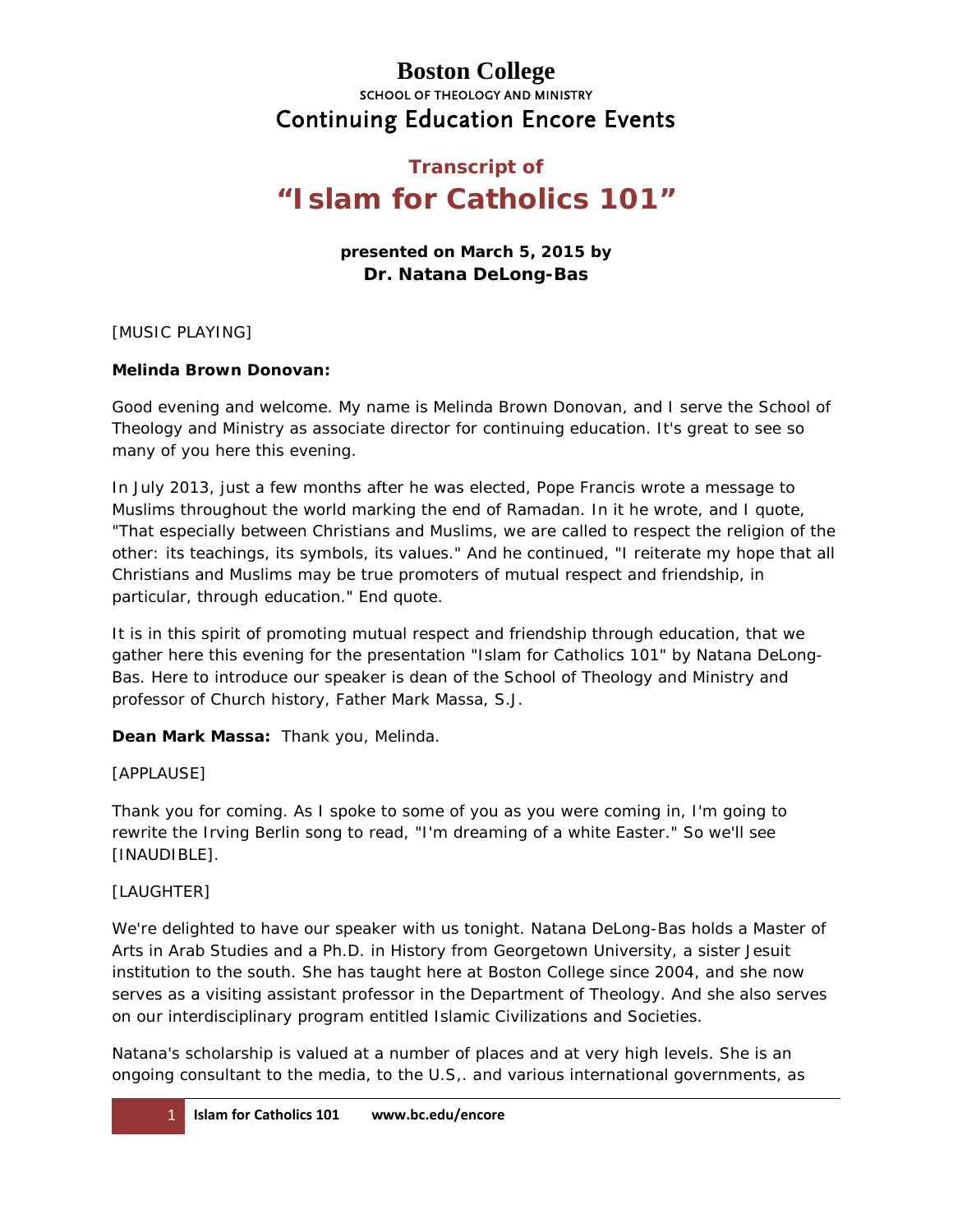well as to the United Nations. She has worked as a consultant for the Rand Corporation, and she serves on the academic council for the Prince Alwaleed bin Talal Center for Muslim Christian Understanding at Georgetown. She was also on the board of directors for the American Council for the Study of Islamic Societies, as well as on the advisory board for the *Journal of Islam and the Contemporary World* at the King Faisal Center for Research and Islamic Studies in Saudi Arabia. She is a peer reviewer for the Qatar National Research Fund.

Natana has written many articles, as well as three books. In addition, she is editor-in-chief of the *Oxford Encyclopedia of Islam and Wome*n, a two-volume work, published in 2013. I am honored and delighted, and please join me in welcoming our speaker for tonight, Natana DeLong-Bas.

#### **Dr. Natana DeLong-Bas:**

Thank you very much, Dean Massa and Melinda, for your very kind introductions. And many thanks to all of you for braving the cold this evening and coming out on yet another evening when snow might have kept us at home.

What I'd like to do tonight is to provide you with some very broad overviews of the Islamic tradition and what Muslims believe. Hopefully we'll shatter some stereotypes that might have been caused by something called the media, [laughter] and hopefully you'll leave here with a deeper understanding of what it is that Muslims believe and why their faith tradition is so dear to them.

I thought we might begin with a little bit of math. Just to make the point that Muslims and Christians combined, as of 2012 we're about 54.7% of the global population. Today it's closer to 61% of the total population, and I would suggest that that means that the wellbeing and future of the world really do depend on the ability of Muslims and Christians to find ways of working together to address global concerns and challenges.

Often times we hear Muslims say, in the news, "Well, you know, Islam is a religion of peace." And then we hear other people say, "Well, no, Islam is really a religion of war." And so when Muslims express that they feel that Islam is a religion of peace, they're trying to tell you something about the Arabic language.

Not to get into too many linguistics here, but Arabic words are formed on the basis of three root letters. And you'll note up here, in the bold print, that the words for Islam—the religion, meaning submission; a Muslim—who would be a person who adheres to the faith of Islam; and the word for peace, *Salaam*—all share those same three root letters of S, L, M. And so what Muslims are trying to convey is that submission to God is intended to lead to relationships of peace between God and oneself, between God and other people, and ultimately, hopefully, with the whole world. So this idea of submission is supposed to guide your relationships with others.

Muslims believe that a book called the Qur'an is the final, perfect, and complete revelation that God gave to one individual, the prophet Muhammad, directly over a period of 22 years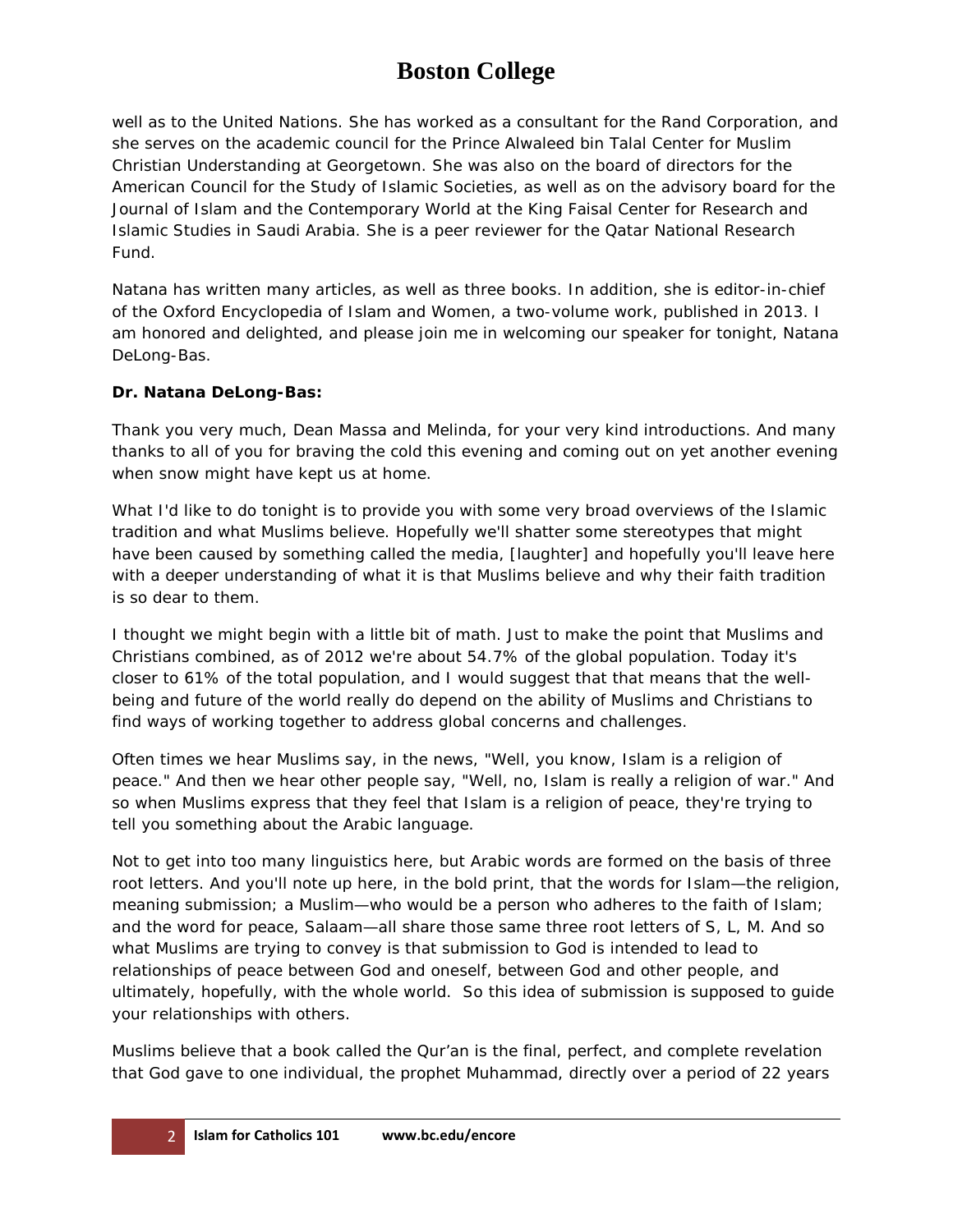in the Arabic language. [It] may interest you to know that the purpose of the Qur'an was actually to confirm and reaffirm prior revelations, and the Qur'an often talks about the Torah, the Psalms, and the Gospels as genuine revelations that were received from God and given to humanity. The concern was that there seemed to have been perhaps some errors and omissions or perhaps misinterpretations that were introduced over time, and this is why God revealed the Qur'an to sort of correct those problems once and for all.

Muslims often say that the Qur'an is inherently pluralist, meaning that it recognizes more than one faith tradition as being true, because there are verses that talk specifically about Jews, Christians, and Sabians, as people who will go to paradise in the afterlife if they live out the teachings of their faith tradition. So it's not a call for them all to convert to Islam, but to be faithful to the faith traditions that they do adhere to.

It also talks about how God could have made everybody exactly the same, but that God likes diversity and that God created diversity with a purpose. And the purpose was so that different tribes and nations and groups of people could come to know one another. In other words, human beings were created with the intent of living in community and building relationships with each other, rather than maintaining separateness.

When Muhammad received the revelation, it was spoken to him through the Angel Gabriel. And yes, this is the same Gabriel who appears in the New Testament to make the announcement to the Virgin Mary of the pending conception and birth of Jesus. Muhammad said sometimes it was very easy for him to hear what the angel was saying, and sometimes he had to listen really, really hard because there would be other noises, like bells were clanging in the background, and he really had to work hard to listen to what was being revealed to him.

Muslims believe that the Qur'an is literally the word of God spoken to Muhammad. And that is part of the reason why there has been some reluctance among Muslims to subject the Qur'an to the kind of historical and literary criticism that oftentimes occurs with respect to the Bible.

Anybody here read the Bible in its entirety? I'm Lutheran, so that's just part of what we have to do growing up. I was very shocked to learn from a Muslim friend of mine, early on, that the coming of Muhammad was actually foretold in the Bible. I said, "Really? Because I don't remember reading that part. Could you tell me where it was?"

So no, no, it's in the Gospel, the Gospel of John. It's Chapter 16, verses 5 through 13, if you're interested. And this takes place on the night of Jesus's betrayal, just shortly before his arrest. He speaks to his disciples and he says:

Now I am going to him who sent me, yet none of you asks me, 'where are you going?' But because I have said these things, you are filled with grief. But I tell you the truth. It is for your good that I'm going away. Unless I go away, the Counselor will not come to you. But if I go, I will send him to you and when he comes he will convict the world of guilt in regard to sin and righteousness and judgment. In regard to sin, because men do not believe in me. In regard to righteousness, because I'm going to the Father, where you can see me no longer.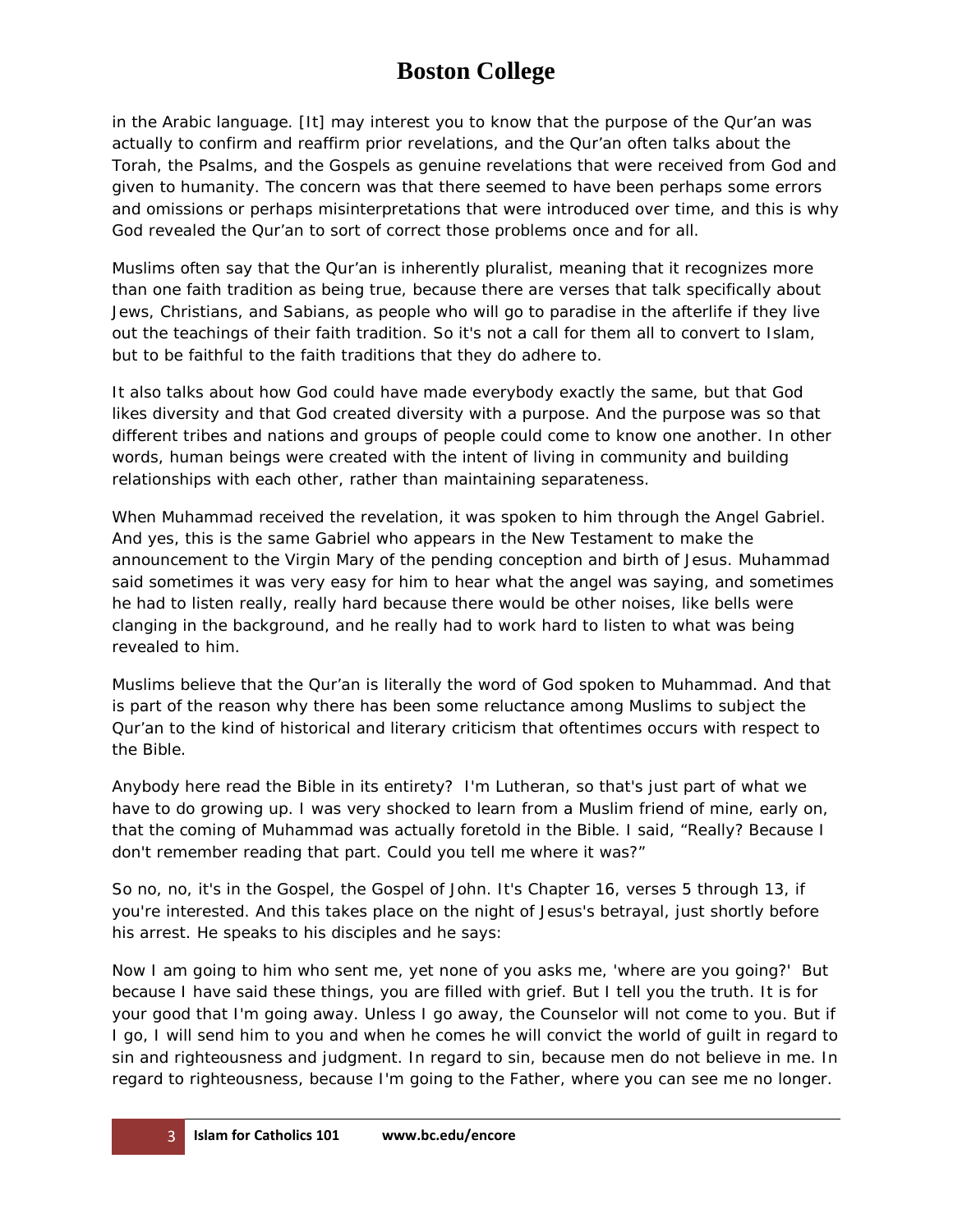And in regard to judgment, because the prince of this world now stands condemned. I have much more to say to you, more than you can now bear. But when he, the Spirit of Truth, comes, he will guide you into all truth. He will not speak on his own, he will speak only what he hears, and he will tell you what is yet to come.

Christians understand that to be a reference to the Holy Spirit, the Paraclete. But Muslims, when they hear that passage, think about how the Qur'an was spoken to Prophet Muhammad, and that he spoke only what he heard. He was known as a counselor during his own lifetime. And he was someone whose message very clearly focused on warning of the judgment that was to come and condemnation of the ills of this world, not simply in terms of worshipping false idols, but also in terms of the widespread social injustice that existed at his time.

Like Christians, Muslims historically have debated what the best method of interpreting the Qur'an is. And there seems to be a tendency, when we interpret our own Scripture, that we do this in a polysemic way, that we recognize that there may be multiple meanings to any text, there are different ways in which you can read it. But when we read somebody else's revelation, oftentimes we tend to read it very literally and assume that what it says, literally, is what it means. And that can lead to, sometimes, some unfortunate interpretations.

And so I do want to assure you that there are many Muslim scholars who engage in polysemic interpretations of the text. It's not always literally, but they look to see how a particular theme might fit with respect to the entire Qur'an. They will look to see how particular terms are used throughout the entire text, so that you're not allowing one verse alone to offer you the final word on what the text actually says. There is attention to looking at themes—which themes are the most important, which ones are talked about the most, and what might that indicate to us—as to what we should think about it.

One thing that Muslims take very seriously is the memorization and recitation of the Qur'an. And they always do this in Arabic, regardless of whether or not they speak the language. That is done out of respect for the Arabic text as God's literal, revealed word to human beings.

If you've ever studied a foreign language, you know sometimes it's hard to fully translate certain words. They may have multiple meanings in the original language that you can't quite capture in English. And so there is this desire to preserve the Arabic language of the text.

Memorization and recitation are not just individual endeavors, but there are competitions held at local, national, and even international levels for recitation. In Indonesia they're very popular. Indonesia, by the way, has the largest Muslim population in the world. They don't all live in the Middle East. There are more Muslims in Indonesia than there are in the entire Middle East combined.

Indonesia's practice of Qur'an recitation—these events are so popular, that they hold them in football stadiums. And they pack the stadiums, people will pack the streets with parades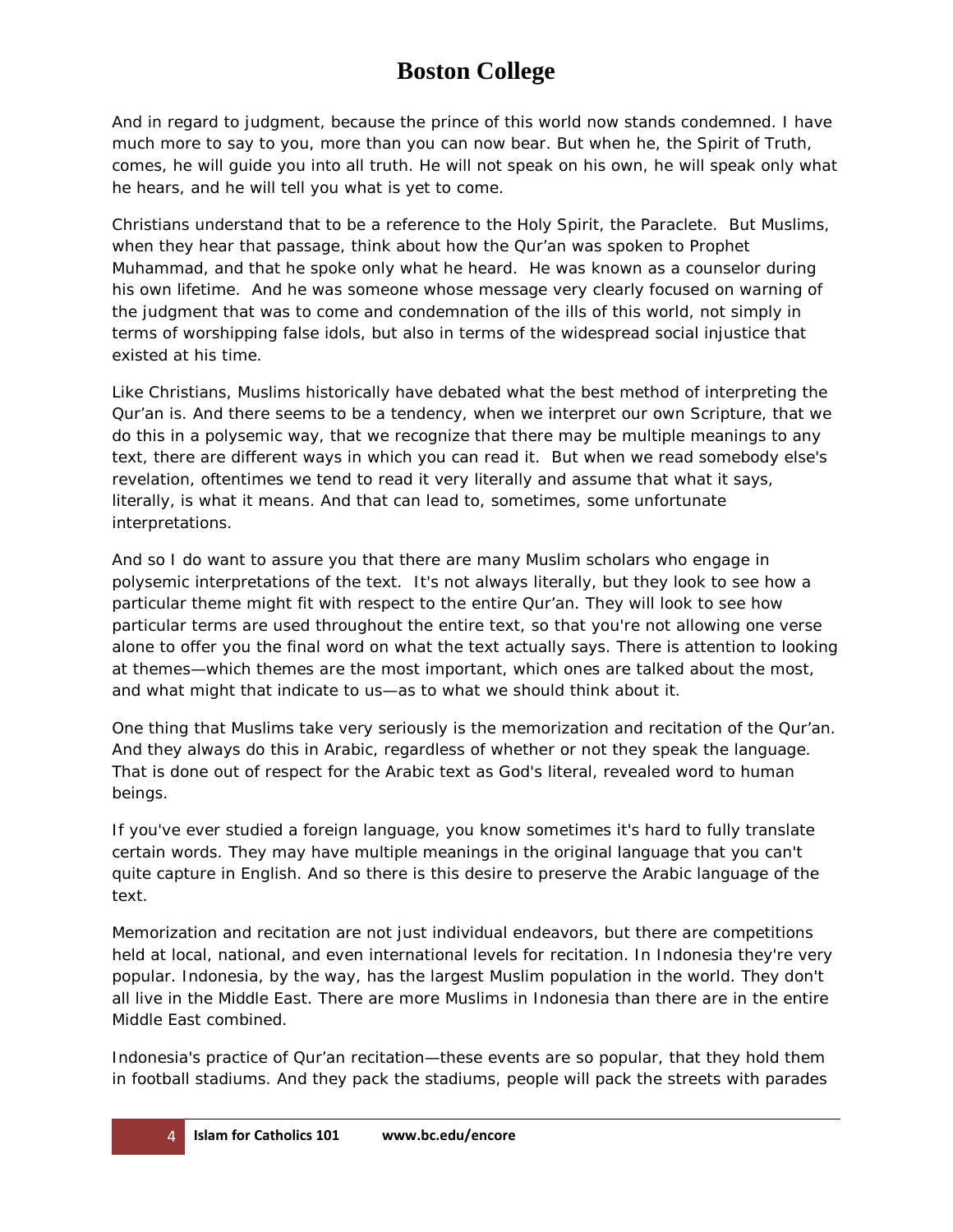to celebrate recitation, and both men and women participate in these competitions. So some of the most famous Qur'an reciters in the world are in fact women. Hajjah Maria Ulfah, from Indonesia, is considered one of the top ten in the world.

Who is Prophet Muhammad? Before anybody worries that anybody's going to be offended by the picture that's there, this is from a Persian miniature. And this is one of the ways in which the prophet has been depicted in artwork, historically. You'll notice that his face is not shown. He's shown wearing a veil so that we don't have to worry about anybody potentially worshipping Muhammad rather than God.

Muslims will always tell you that Muhammad was strictly a human being. He was not a divine figure. Nevertheless, they believe that he is the most perfect human being who has ever lived, because he best represents what it means to live out the teachings of the Qur'an. As one of my Muslim friends has said, Muslim reference is to Muhammad, Muslim reverence is to God.

Muslims spend a lot of time studying the prophet's example called the *sunna*, which are recorded in literature called the *hadith*. And these are records of sayings and doings of the prophet. Sometimes, you only have one hadith that will talk about in issue, but oftentimes, you'll have hundreds, if not thousands, about the same incident. And the reason for that is that Muhammad didn't spend a lot of time by himself. He always had an entourage of people with him. He had friends and companions, kind of like Jesus and his disciples, who would follow him around. You get all of those different people who are present to hear him speak or respond to a particular issue. Everybody has their own version of the story.

Oftentimes, those versions may vary in the details, because each one of us when we hear something may have different interests or different things that jump out at us or grab our attention in a way that they don't. Some of us are focused on the words, some of us might be focused on who else was present, whether the prophet was speaking to an individual, whether this was something that was supposed to be a broader matter. And so my point is that having a multiplicity of records does not necessarily indicate falsehood per se, but rather that you had many people in the audience and everybody is remembering according to their own experiences.

Muhammad is believed to be the last in a very long line of prophets and messengers that began with Adam and continued up through Jesus and John the Baptist. If you're wondering what the difference between a prophet and a messenger is, prophets were generally not very popular people. Prophets were given a message from God, but oftentimes, people did not respond very positively to those messages. They chased them out of town or throw rocks at them or what have you. Only messengers were guaranteed the success of that message.

And there have only been five messengers according to Islamic teachings. First one was Noah. In Christianity, Noah isn't a prophet because he never really says anything, he just does whatever God tells him. But he does speak in the Qur'an. The other four are Abraham, Moses, Jesus, and, of course, Muhammad himself. Some of the other prophets who are shared in common between the Bible and the Qur'an include Aaron, Adam, David, Elijah,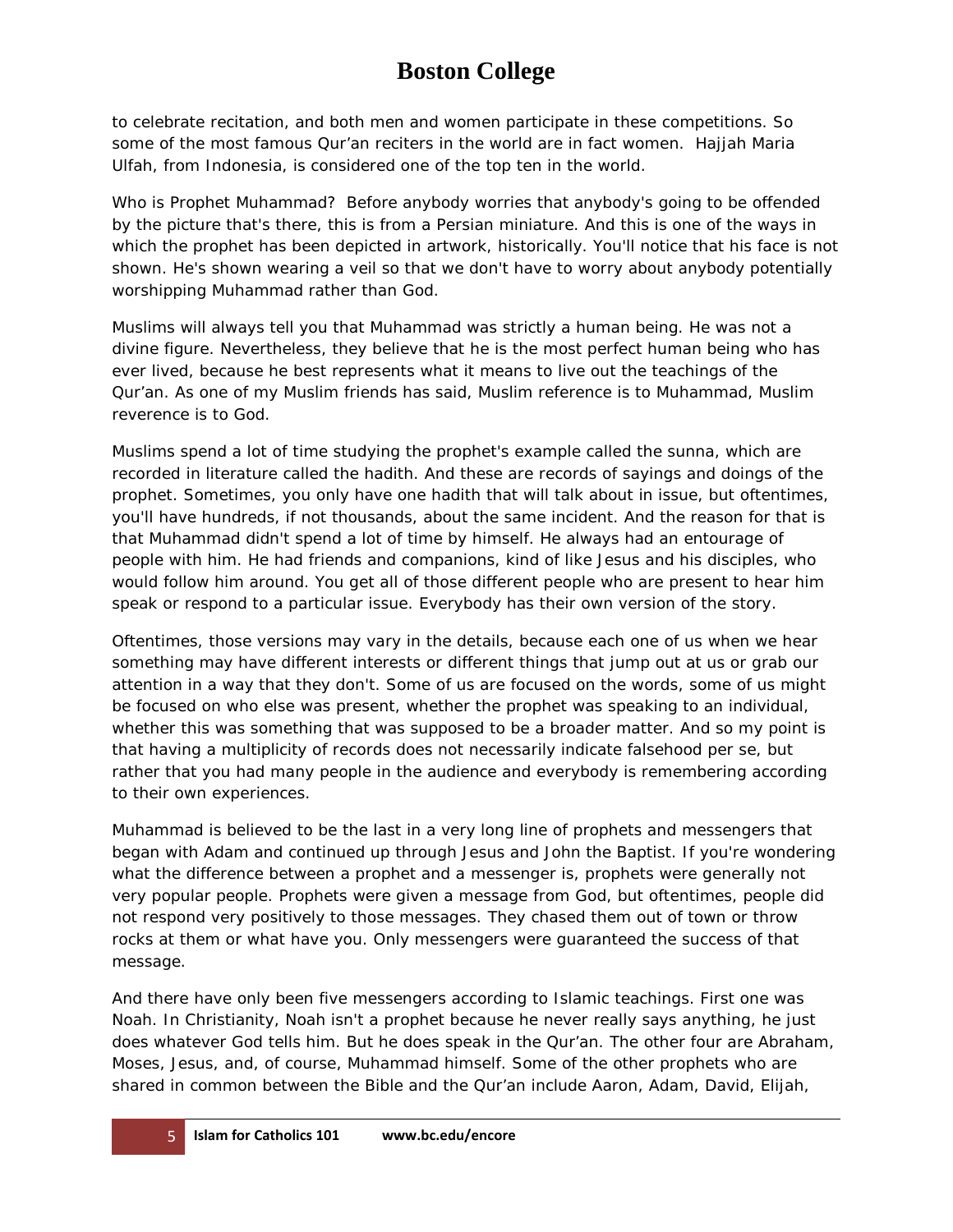Elisha, Ezekiel, Job, John the Baptist, Jonah, Joseph, Lot, and Solomon. So many characters from the Old Testament and a few from the New Testament.

Muhammad was born in the year 570, according to tradition, and he lived until the year 632. He only began receiving prophecies in the year 610, when he was 40 years old. Now we know in American culture that forty's a bad number, right? We don't want to turn 40. Some of us turned 40 a long time ago. Forty's not something we really look forward to. So I'd like to share with you, that in the Islamic tradition, 40 is the number of perfection. It is the age when you receive wisdom, so 40 is something to look forward to, and so there's a symbolic importance to his having received that message at the age of 40.

During the early years of his ministry, Muhammad was in a city called Mecca. There are some scholars who have noted that the more universal message was revealed during that time. There's a lot of talk about the coming Day of Judgment. The idea of there being an afterlife; the idea that the actions that you undertake in this lifetime matter in a very eternal way.

It's also very interesting that during that time period, violence was absolutely forbidden to the Muslim community, even in cases of self-defense. And that was an important prohibition because this early Muslim community was under physical attack very frequently, including the prophet himself. Sometimes, it was the lady next door who liked to come and throw rotten tomatoes at him on a daily basis. There was another not terribly nice neighbor, who would come and dump garbage over his head on a daily basis. There were some early Muslims who were persecuted, and even killed, because of this new faith tradition. So the idea that for these first 12 years of his ministry, violence was forbidden and nonviolence was the norm. People were encouraged to engage in conversation and dialogue, is a very important part of the tradition that needs to be recaptured today when it seems like Muslims are always associated with violence, terrorism, and extremism on the TV set.

In the year 622, Muhammad was invited to come to another town called Medina. And he was invited there because this town had been caught up in tribal warfare of the worst variety. This was a culture in which a harm that was caused to one tribe had to be avenged by the tribe that had experienced the harm. And so you had these cycles of violence and retribution that would begin, and more and more people would become involved. And by that point, Medina was in a situation where the tribal warfare was so bad, nobody knew how to stop it.

But they had heard about this guy, Muhammad, in Mecca, and his abilities as an arbitrator, that he was somebody who could find solutions that would help to stop the killing and stop the warfare. And so he was invited to Medina to come and arbitrate this situation and ultimately, to take over as head of state.

And so it's during these last 10 years of his ministry, that his job description changed. He wasn't just a prophet anymore, but now he had taken on some of the roles of a head of state. That meant that he had to issue legal rulings. That meant that he was responsible for the security of all of the people who lived in Medina. And it was during this time period that God permitted the Muslim community to engage in the use of violence, but only for the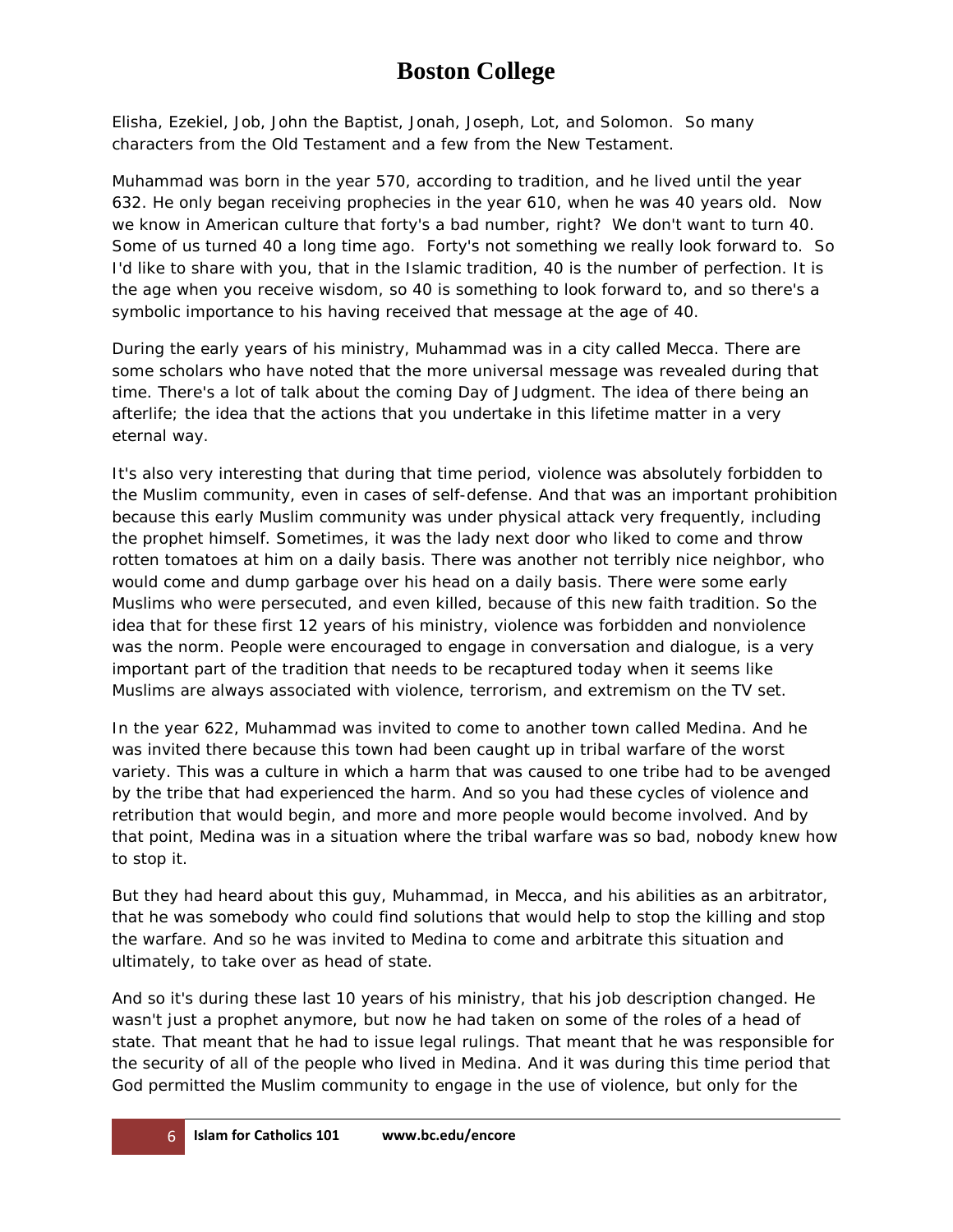purposes of self-defense. The Qur'an is very clear that violence is never to be used offensively. It can only be used when the community is under attack or under the threat of imminent attack.

It's also very important to note that during this time, not everybody who lived in Medina decided to convert to Islam. The pagan tribes remained pagan; there were certain Jewish tribes that lived there who remained Jewish, but what they did was they all signed a pact together. And this was a security agreement, that if any one of those tribes was attacked by the outside, everybody who had signed onto that pact agreed to act in defense of that community. Muslims refer to this as the Pact of Medina, or the Constitution of Medina, and will often say that this is really the world's first written constitution. So it's a point of pride for many of them.

Some of the controversies we hear, with respect to Muhammad, have to do with his use of violence. Yes, he was a military leader. Yes, he did fight in battles. As I said, part of that was because of his position as a head of state. Once an alliance had been, a treaty relationship had been established with the tribes in Mecca that had been persecuting the early Muslims, though he was willing to engage in a treaty relationship with them and lay down arms. So the purpose of his fighting was not to annihilate the enemy and wipe him off the face of the earth, but rather to bring the enemy to a point where they could start to negotiate what kind of relationship they could have so that peaceful relations and certainly commercial relations could be restored.

Second point, with respect to Muhammad, is that most of the time we think about Muslims, we probably think about the Middle East. And we think about some governments that maybe aren't the nicest; authoritarian dictatorships might come to mind. And so it's very interesting that the prophet himself was known for ruling through *shura*, or consultation, and working to achieve *ijma*, or consensus.

He didn't just issue decisions on his own. This entourage of people he was always surrounded by—he was always looking for advice from his friends. He took a lot of advice from his wives. Sometimes it was very good advice and sometimes perhaps the advice wasn't as good.

But he was somebody who really talked to people and listened to different ideas, and believed in the importance of building a sense of consensus within the community. And so some Muslims would say that's evidence of early democracy. Others, who are of the more extremist variety, might argue that he, at some level, gave up part of his authority.

But Muhammad always said he did not always speak as a prophet. There were times when he simply spoke as a human being. So he tried to be clear about when he was receiving a revelation versus when he was offering his own opinion. And his companions learned to ask him, "Are you speaking as a prophet or are you speaking as a person? If you're speaking as a person, I think I have a better idea. Why don't we try something else?" And he was willing to listen to that kind of advice.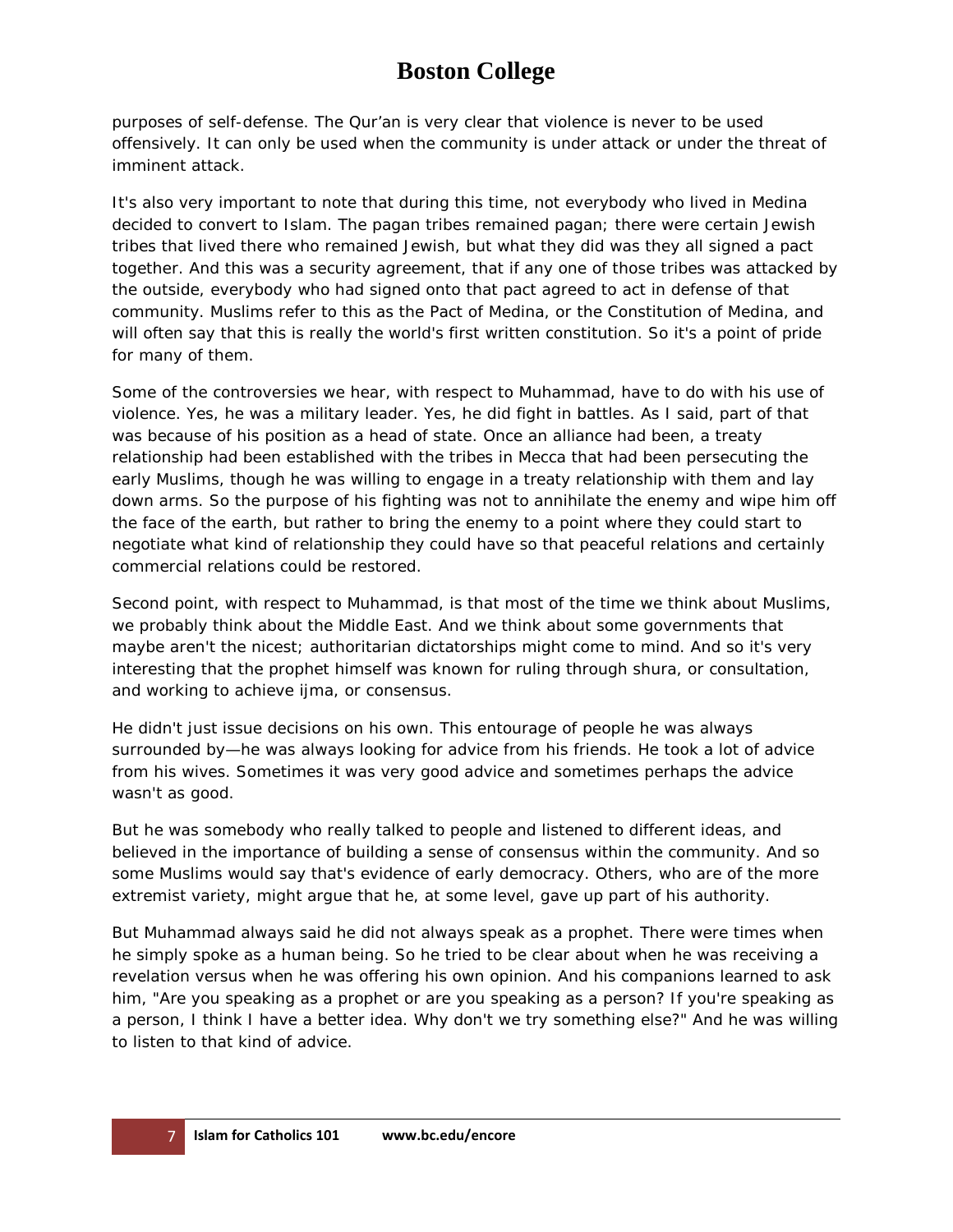One final point that often comes up as a criticism of Muhammad is that he had multiple wives, and was clearly a sensual person. And that's often placed in contrast to Jesus who did not marry, did not have children, and was understood to be of a higher calling. Muslims point to Muhammad's role as a family man, somebody who was married and had children, as one of the things that helps to make him very relatable to them; that he was somebody who experienced the joys and the challenges of marriage and children. I have two teenagers; they can be very challenging at times. And so he understood this at a very practical level.

One thing that's often not mentioned is that his first wife, Khadijah—he was married only to her during her lifetime. And he only began to marry other women after she died. The first wife he married after her death, he married because the community had decided that he needed a new wife to keep house for him and to keep him company so that he wouldn't get lonely.

He only had one wife, Aisha, whom he married as a virgin. The other wives were either widows or divorcees. And many of those marriages were undertaken to engage in alliances, tribal relationships, to build stronger relationships with tribes. If you need a parallel, think about European monarchies of the past where you'd have the French monarch marrying the Austro-Hungarian princess or that sort of thing. So Muslims explain it as building political relationships.

And his wives were really kind of a mixed bag. Sometimes, they got along well and sometimes, they bickered a lot with each other about who was the favorite and who got to spend more time with him. And at one point he got so fed up with all of them, that he told them, everybody was going to take a 30-day break, and they needed to make up their minds: either they could stay married or they could choose to get divorced, but the bickering within the household needed to stop.

We hear a lot in the news about Sunnis and Shiis and occasionally, about Sufis. I'll give you a very broad definition of what the differences are. Muhammad was a human being. Human beings die, and when he died, that left the community in a real quandary: who was going to lead the community after his death and in what capacity? He was supposed to be the last of the prophets.

And so the majority, the Sunnis, decided that the appropriate model would be to choose a successor called a caliphate. And this person's job was to serve as a political leader. This person was not necessarily a hereditary descendant of Muhammad—one of them was, the fourth caliph, but the first three were not. The job of the caliph was to serve as this political leader. He was expected to continue to engage in consultation with the community and to lead the community forward.

Sunnis refer to the first four caliphs as the Rightly Guided Caliphs. These were people who had been Muhammad's close companions, and therefore it was felt that they were the people who could best answer WWMD, *What would Muhammad do?*, because they knew him and they had spent time with him. So they had a certain level of knowledge and interaction with him that was unique to that time period.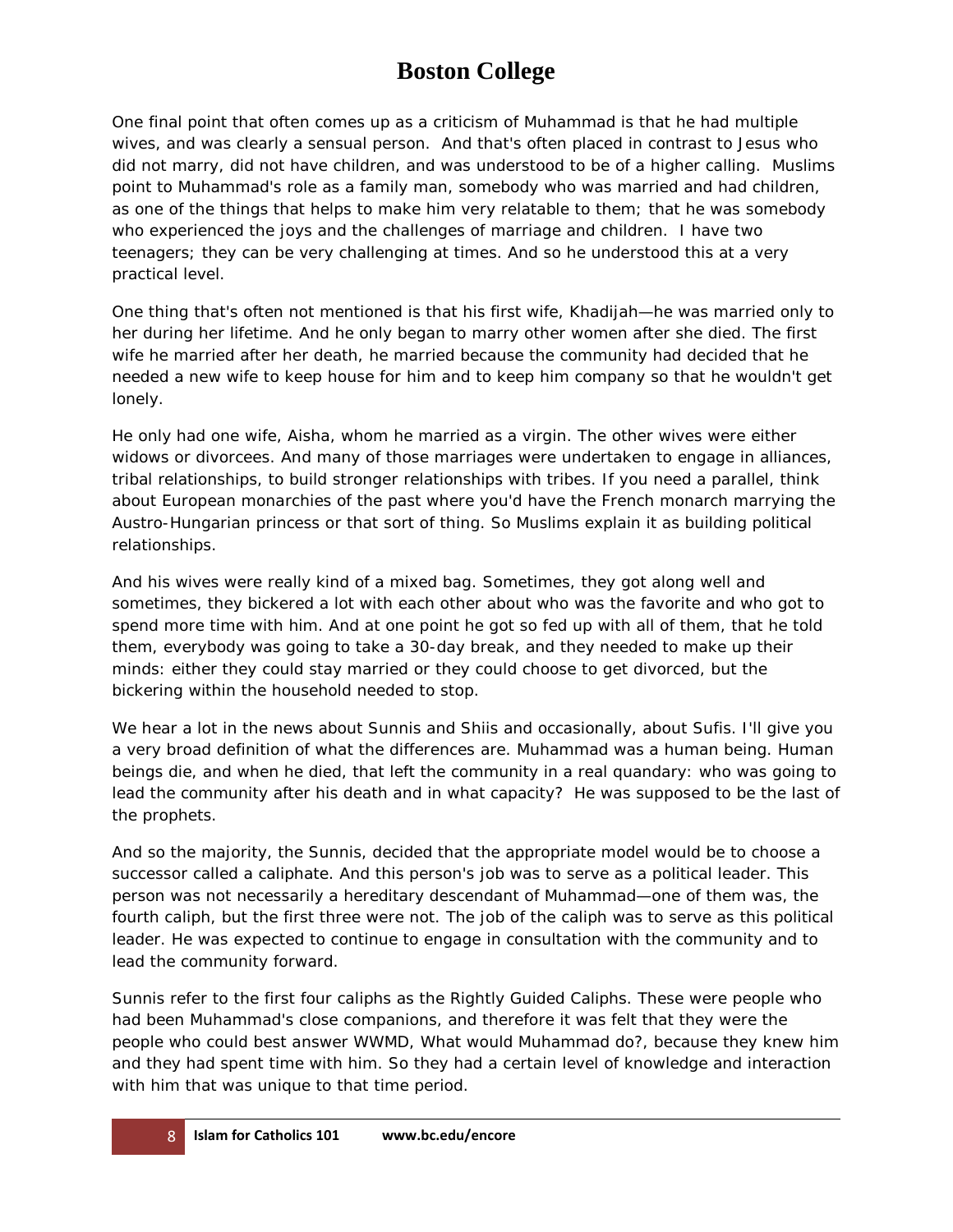After that last caliph, unfortunately you moved to a different generation that heard other people's memories but didn't have those memories personally. And I should mention that being a caliph was kind of a dangerous job because three of them got assassinated. So there were issues and concerns about the appropriate leadership in the aftermath.

Shiis, on the other hand—and they constitute the minority. Sorry, this map is a little bit fuzzy, but I wanted to give you an idea of what the percentages of Sunnis and Shiis look like. Shiis believe that the appropriate leader for the community had to be a male descendant of the prophet. And the reason for that was belief that Muhammad passed on special knowledge and ability for interpreting the Qur'an to his male descendants.

It got a little cagey in the early days, because Muhammad did not have any sons who survived infancy; he had a couple who died as babies. And so the imamate passed to his cousin, his male cousin, who was his closest male relative who also happened to be his sonin-law because he was married to his daughter, Fatima. Happily, they had two sons, Hasan and Husayn. And so you had direct male descendants after that point.

May sound odd to us to think about first cousin marriage, that does remain the norm in some places in the Middle East, and the Gulf countries in particular, which are also working to address the reality that they also have the highest level of genetic disorders in the world because of that marriage pattern.

Shiis ran into a bit of a problem with the imams because the branches divided depending on how many they recognized. Some recognized five, some recognized seven, some recognized 12. Regardless of the number, at some point there was no longer an imam on Earth.

The Twelvers are the largest group. They believe that the twelfth imam did not die, but went into this sort of mystical occultation and that he will come back at the end of time to defeat the antichrist, the *dajjal,* it's called in Arabic, and to co-rule with, guess who? Jesus, for 1,000 years of peace and justice.

And so Shiis historically have tended to be politically rather fatalistic, waiting for this return of the imam as the moment when they might finally expect some kind of social justice. That changed in the 1970s in Lebanon with Imam Musa al-Sadr, who encouraged them to take a more activist approach. So just as often times as we have in Christianity folks who seem to believe that God is not going to send Jesus back for the second time unless we hurry up and do something to create the conditions to make that happen, there are some Muslims who also believe that they have some kind of responsibility to create certain conditions that would make it possible for God to take that kind of action.

Sufis, very briefly, represent the mystical tradition in Islam. So these tend to be people who are more focused on spirituality, generally speaking, than they are on doctrine, per se. They have been responsible for much of the creative production in Islam because one uses creative and artistic methods to try to connect spiritually with the divine. So the use of music, dance, poetry, chanting of particular prayers or phrases, the idea is to open this connection with the divine. Not just for yourself, but also then so that you can pass this along to other human beings, to kind of be this connection between heaven and Earth.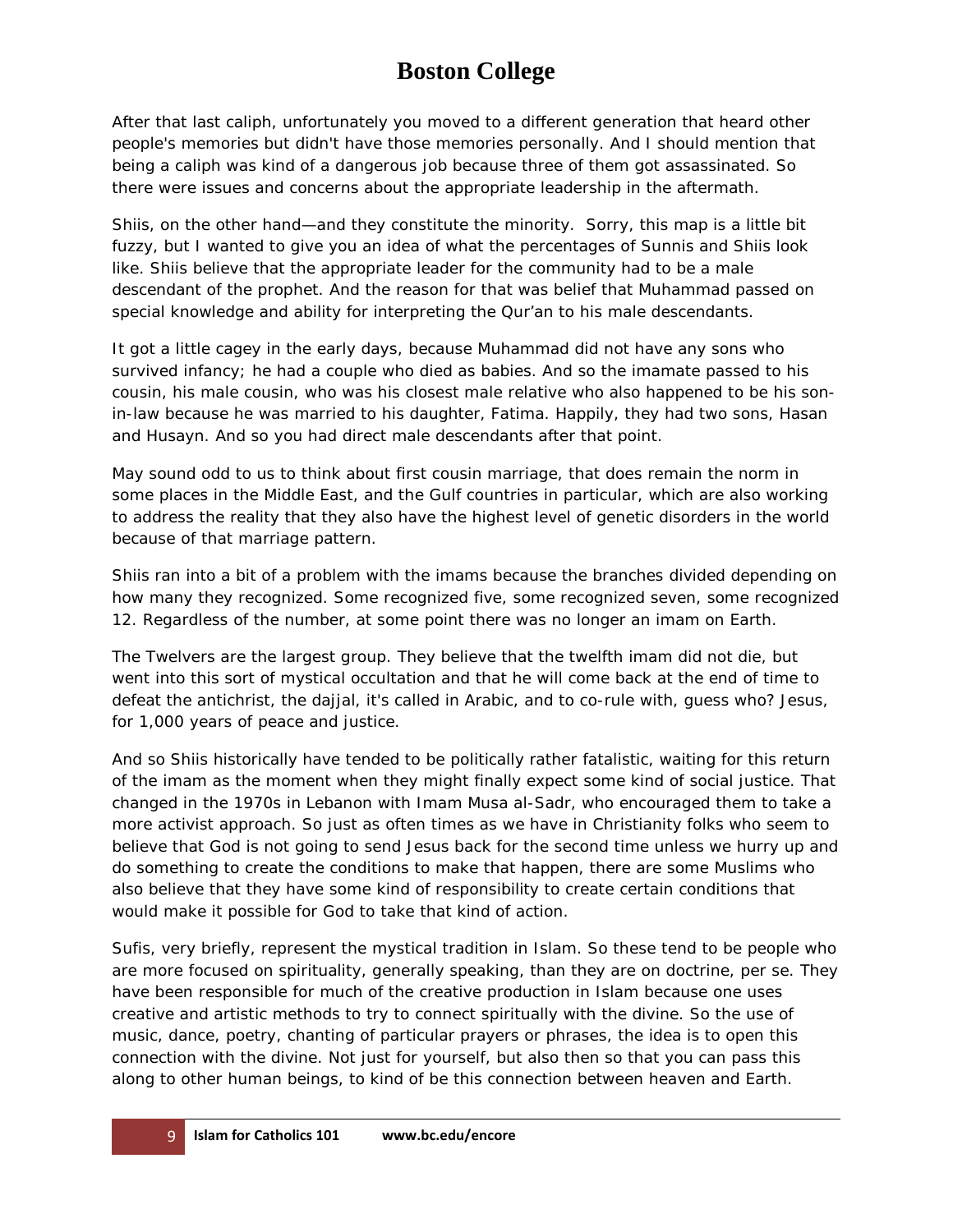I often hear in the news, that there are two kinds of Muslims: there are the bad Muslims we don't like, and those are the terrorist, jihadi, Wahhabi, Salafi, nasty, ISIS type people that nobody likes because they're very politicized and have very rigid understanding of doctrine. And then we have the Sufis on the other hand, who are always portrayed as being tolerant and peaceful and loving and compassionate and wonderful. And I simply have to shatter that stereotype by telling you that that's not always been the case.

If you look at the 19th century anti-colonial movements throughout North Africa and Southeast Asia, they were largely led by leaders of Sufi orders because they had the popular connections, they had the network of lodges to go to, and they were financially independent from the state. So they had resources that were available to them that allowed them to very effectively fight against colonial regimes.

Probably the most famous case being in Algeria. It took the French 32 very bloody years to conquer Algeria because of Emir Abdelkader. If you ever read through some of the diplomatic cables, Wikileaks from the 19th century, you will find these examples of frustration with these Sufi leaders. So they're not always peaceful, happy, loving folks. We have to be very careful about these binary presentations.

So what is it that Muslims all believe in? Muslims have these things called the Five Pillars and all five of these pillars, the point that unites them, is that they are very community focused. Pillar number one is the *shahadah*, or the declaration that there is no god, but the one God. And that's followed by a statement that Muhammad is God's messenger. So this is recognition of the Qur'an as God's revelation to the prophet. It's a statement of absolute monotheism and a statement of belief in revelation.

When you proclaim the shahada, this marks your entry into membership in the Muslim community. So if you need a Christian parallel, that would be baptism, when you become a member of the Church. You are supposed to make your shahadah in front of two witnesses because this is a public statement, a public act, that you are joining into this community. And if you're worried that you may not be able to find two Muslims near you, you can go to IslamicCity.com which will set you up with a teleconference with two Muslims in some other city so that you can proclaim your shahadah. And they have a little runner on the left side of the page that indicates brother or sister so and so proclaim the shahadah at such and such a time on such and such a day, so that you can statistically keep track of this.

Second pillar, or the five daily prayers. The music you heard at the beginning was actually the Sunni call to prayer. If you ever visit the Muslim world, five times a day you will hear that call coming from the minarets. And the idea is that it's an invitation. It's not supposed to be something you force people to, but it's an invitation. Something that calls to you.

Sometimes, we hear, "Oh my goodness, you know, they have to pray five times a day. That seems so burdensome. That's a lot of praying." Well, life is all supposed to be prayer at some level. But what's the deeper purpose behind five daily prayers? You pray first thing in the morning, noon, mid-afternoon, at sunset, and in the evening. All throughout the day, you are remembering God. This is about keeping God as a very active presence in your life.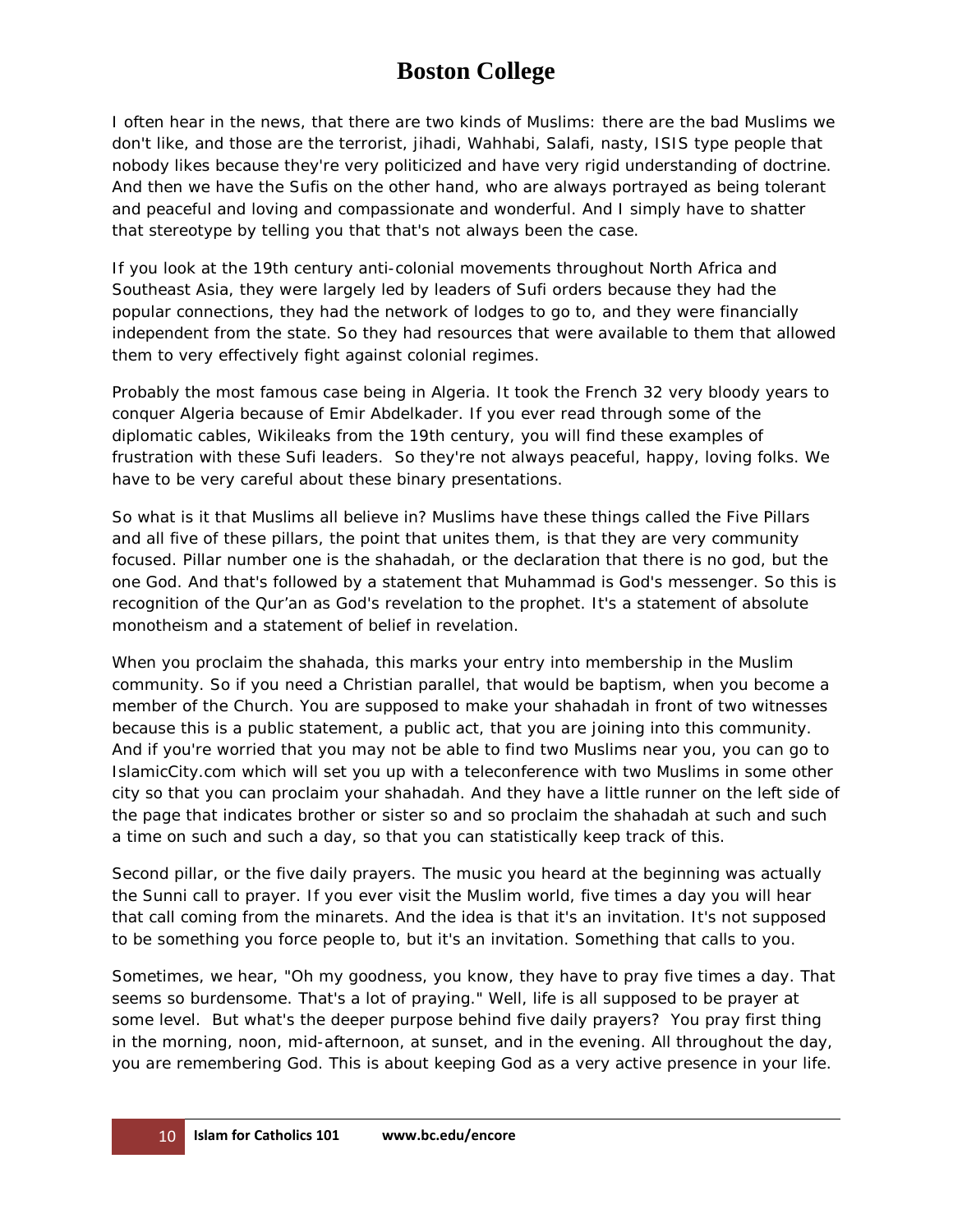And it's not intended to be a burden. Prophet Muhammad said that "Islam was not sent to be a burden to people," so there are exceptions to the rule. If you happen to be away on travel, for example, you're allowed to collapse the prayer times into three times of the day. You still want to say your five prayers, but you do it in three time slots. Shiis tend to do that on a regular basis to kind of distinguish themselves.

What happens if you happen to be in outer space? This is a picture of Prince Sultan bin al Salman. He's the son of the new King of Saudi Arabia. He was the first Muslim and first Arab to go to outer space. He flew with the Challenger in 1985. He was a payload specialist, and I had the opportunity to interview him about that experience, and well, how did you do it? How do you pray in zero gravity? How do you know what direction to turn? And you're supposed to pray facing Mecca. What time frame do you use because you're orbiting the Earth?

He said, well, he had to talk to some of the religious scholars about these things. And it was determined that because he had taken off from Cape Canaveral, that he would follow whatever the timing was in Cape Canaveral. He said when it came to finding the direction of Mecca, he ended up having to look out the window to see where it was on the Earth from where he was.

But he said the hardest part was the prostration, because as you can see from the positions there, Muslim prayer is actually, physically, very involved. Try prostrating in zero gravity. They had to build special shoes for him that were attached to the floor and then have two of his fellow astronauts hold him one by each arm to help him be able to get down to where he needed to be able to perform the prostrations correctly.

And then I also asked him about—I had heard—it said that he had recited the entire Qur'an in space because that was reported in all of the Saudi press and all. And at that point he got this rather pained expression on his face. He said, "Yes, well, I was there for a scientific mission, you understand. My religion is my own personal business, but the reason why everybody heard about this is because my mother kept calling Mission Control to ask them to remind me to say my prayers, because she wanted to be sure I got home safely."

So now you'll remember the prince. If you have difficulty figuring out what time the prayers are supposed to be or what direction Mecca is, this is actually an app that you can get for your iPhone or what have you. It's called Pocket Salat, and you can just carry it with you. The idea is you're supposed to have a clean space, typically on a carpet. And if you're worried—if you don't have an iPhone, the Japanese have made a prayer carpet that has a compass that always points to Mecca, that's in the front of the carpet. So there are ways of making prayer easier for people.

One point I should make with respect to prayer though, is if you look at the third position of prostration, it really reflects what Islam talks about. This idea of submission. Being face down, with the back of your neck exposed, is the most vulnerable position that a human being can take. It's the one place you never want anybody to hit you because you can sever your spine. And that's a reflection of a very old tradition of prostrating before the emperor. If you went before the emperor or the king to make a request, you did so in a position of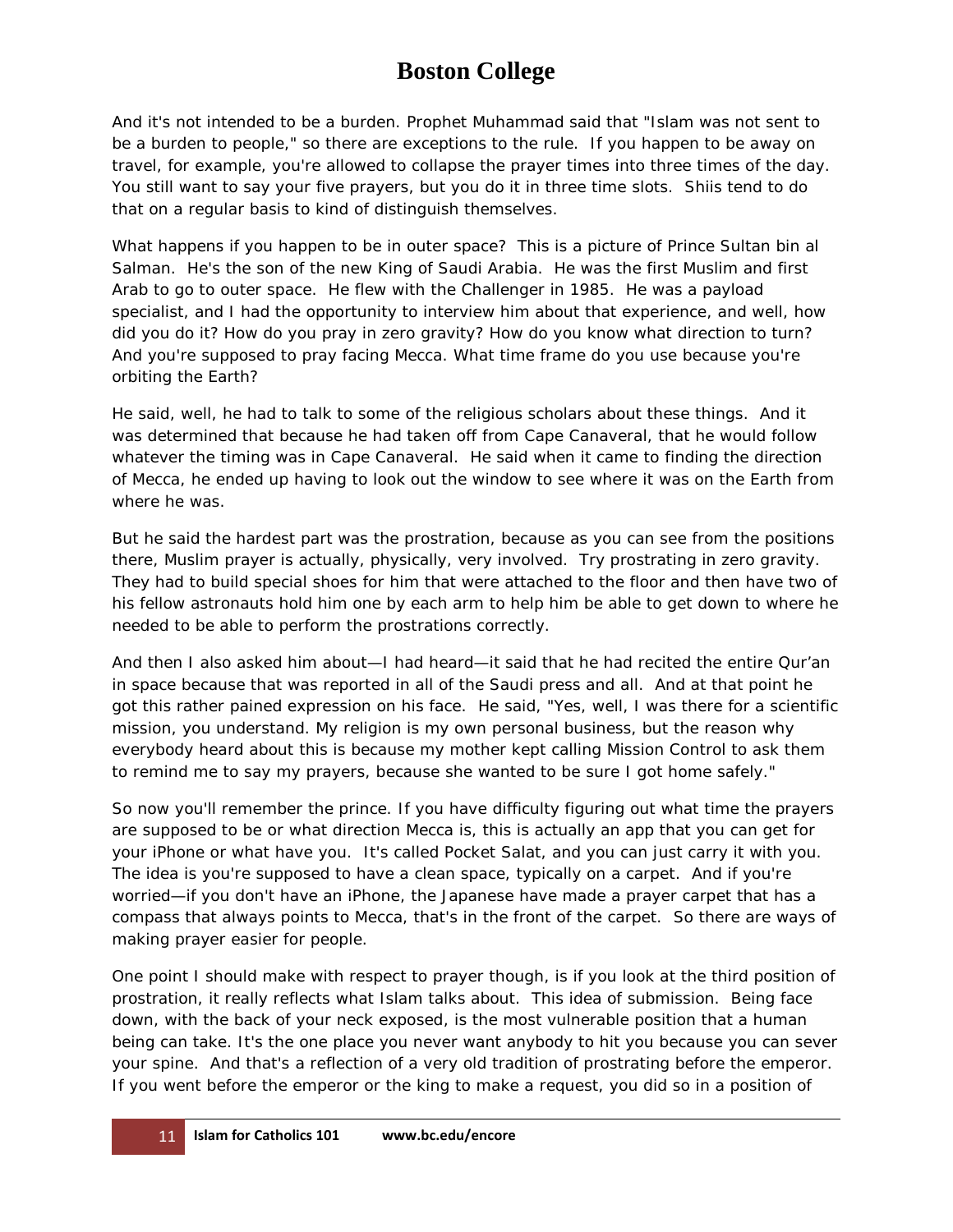prostration. And if you were fortunate enough to have your request answered, the king or emperor would lift his face and you would be asked to stand up. If you were in a lot of trouble and they just wanted to get rid of you, you already set up to lose your head.

Christians refer back to this practice as well. If you've ever heard the Old Testament benediction about "The Lord bless you and keep you, the Lord make his face shine upon you," that's lifting his head. "The Lord lift his countenance upon you and give you peace. May he grant your request." So a very nice symbolic connection.

Pillar number three is *zakat*, or almsgiving. Once every year, Muslims are expected to give two and a half percent of their entire wealth—that's not income after taxes, Social Security, Medicare, and what have you. This is two-and-a-half percent of your entire wealth, so stocks, bonds, bank accounts, car, house, all of those things together. And it's to be given to redistribute to the less fortunate members of the community. So again, there's this community focus on always looking out for those who are less fortunate. If you're not sure how to calculate what your zakat is, there is zakat calculators available online. You just plug-in all your assets and they'll add it up for you.

Zakat has proven to be a real challenge for Muslims in the aftermath of 9/11, because there's been so much concern about this money that is being channeled to terrorists. And concern that people are going to the mosque and paying their zakat there or paying it to a particular sheikh or organization and not really knowing exactly where that money is going. And so there have been mechanisms put into place to try to make sure that the money is being used for legitimate purposes. I think most people understand that, but it does take away a little bit of the personalized aspect of being able to decide who you want your money to go to.

You may have heard of the month of Ramadan when Muslims are supposed to fast. The fast traditionally begins at the moment when you can distinguish a black thread from a white thread, and then the fast ends for the day when the sun goes down. Muslims follow a lunar calendar, rather than our solar calendar, which means that the year is shorter. And that means that the month of Ramadan circulates through all of the seasons.

So this coming summer [2015], Ramadan will fall in the month of June. The fast of Ramadan—no food, no water, no smoking, no sex from sunrise until sunset—is a little bit easier to do when it falls in December and you live in Boston where it's not very warm. The days are short in winter, and so being without food and water may not be as difficult. But just imagine the level of discipline it takes to engage in that fast if you live in Baghdad, or Riyadh, or Kabul, and Ramadan is in August, and the days are very long and very hot, and you cannot have any food or water.

Why would God ask people to do this? Again, because there is this sense of focusing on the community. It's the possibility of experiencing for yourself what it's like to be hungry and thirsty on a daily basis. The difference for you is, you know it's going to end in 28 days. There's a set time limit. But for people who live without access to food on a regular basis, or the 40% of the world that lives without regular access to a clean and safe water supply, that's not by choice; that's by circumstance. And so the idea behind this fast is that it's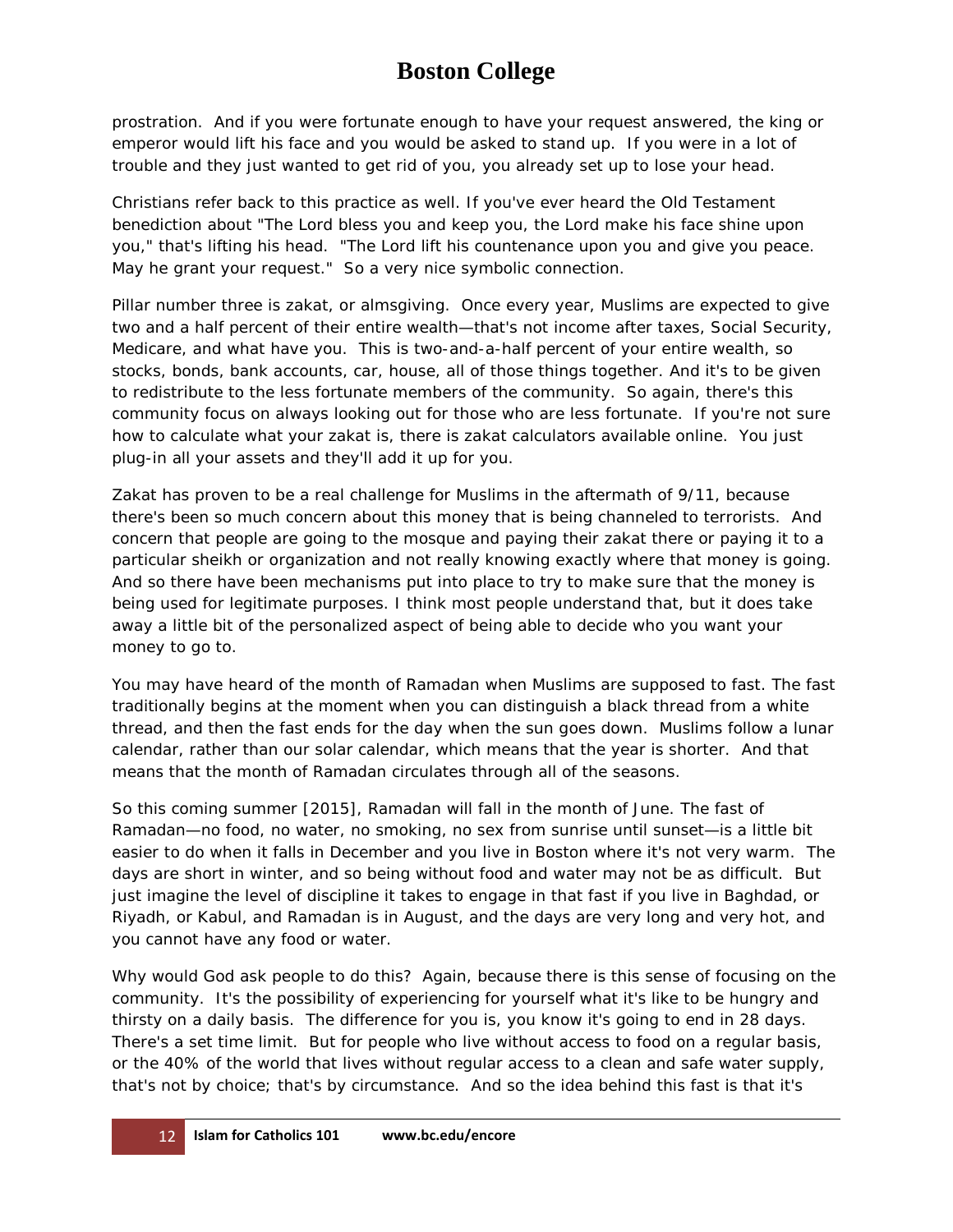intended to help you feel more empathy for those who are less fortunate, and hopefully be motivated to do something to help change that.

And as with prayer, there are exceptions that can be made. Young children learn to fast over time. You don't just get up and tell your five-year-old they can't have anything to eat for 12 hours. They'll start with a two-hour fast and grow into it. They usually only start fasting when they're around seven years old. People who are elderly, diabetics who have to maintain a certain blood sugar level—you don't want to have your ups and downs and crash. If you're pregnant or a nursing mother, exceptions are made. You have the choice, if it's a condition that's not permanent, you can make up the fast later, or you can simply feed two hungry people every day, so that you're still keeping with that idea of caring for the less fortunate.

Ramadan ends with the Eid al-Fitr which is one of the important Muslim holidays. [It] tends to be a three-day celebration that might be comparable to Christmas for us, because people visit each other and exchange gifts.

Pillar number five is the Hajj, this pilgrimage to Mecca that Muslims are expected to make once in a lifetime as long as they are physically and financially able to do so. Prayer is always made in the direction of Mecca, so visiting this location that you've been praying toward your entire lifetime is—it's a very powerful experience for Muslims who are able to attend.

The Saudis describe the logistics behind planning for Hajj, as being comparable to hosting 30 Superbowls in which everybody attending is actually playing the game, because you've got two million people who come every year. Everybody does the same set of rituals over a 10-day period. So it's being in congregation. It's probably the largest religious gathering in the world on an annual basis. You don't go on Hajj alone; you always go with a group of people.

I've included a couple of pictures here, because the way you dress is expected to show humility and equality of all persons before God. Men wear two very simple towels that are not sewn together. And the idea is that when you are on Hajj, you're really practicing for Judgment Day. You're in the presence of God, and when we're in the presence of God, all of the earthly trappings that we normally have are stripped away from us. Our wealth, our status, our titles, all of those things—you're really stripped down to the bare basics. And God sees you for who you are and looks within your heart, because that's really what matters to God.

And so, on this pilgrimage the idea is that everyone is supposed to be equal. The clothing is referred to as *ihram*, but ihram is also a state of mind. You're not allowed to lose your temper when you're on Hajj. If you do, it invalidates the entire experience. You're not supposed to engage in grooming or sexual activity on Hajj either, so that you can really focus on God.

There's also a celebration at the end called the Eid al-Adha, and this is the Feast of the Sacrifice. Most of the Hajj rituals actually reenact events from the life of Abraham. So you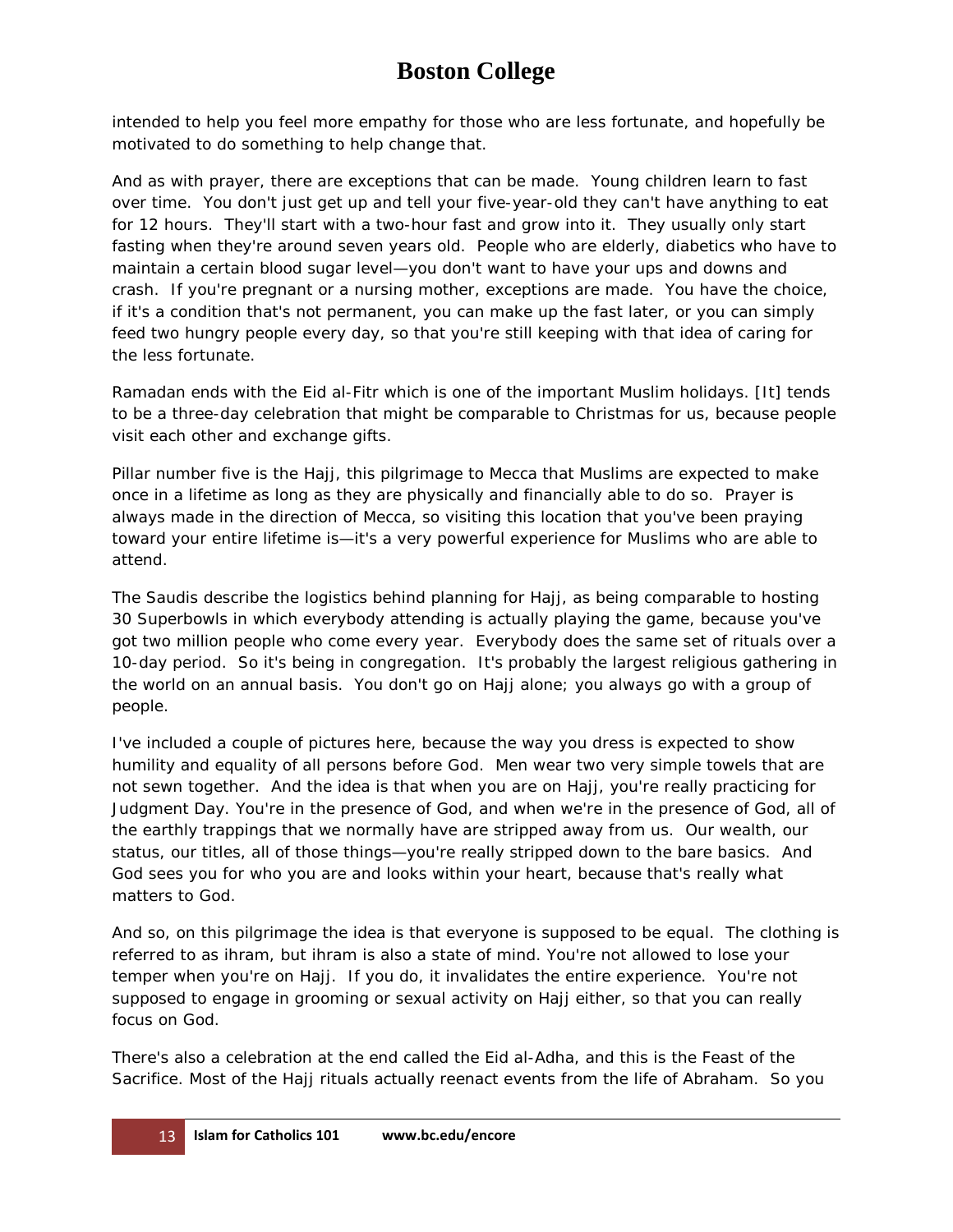have this running back and forth between the hills of Marwah and Safa that are in imitation of Hagar's running, looking for water to give to her son so that he wouldn't die in the desert.

All five of these pillars are required of all Muslims, both male and female. There's this idea that everyone has the same responsibilities toward God, and everyone will be held equally accountable, and can expect the same level of reward. So we got those Five Pillars, and we seem to be missing something: namely that [*jihad*]; that's not one of the five pillars. That's not something that all Muslims are required to do.

There are some Muslim scholars, activists, militants, who are trying to make jihad some sort of unofficial sixth pillar. But jihad itself does not mean holy war. I t's really about striving and struggle and effort and Muslims will talk about this inner/greater jihad versus the outer/lesser jihad. And the most important jihad is the one within yourself to live a righteous life, to be a pious person, to live by the teachings of the Qur'an.

The outer or lesser jihad is one that is only supposed to be engaged in defense of the Muslim community, but it doesn't have to be through the use of violence. Feeling bad about something in your heart and being concerned about social issues is also a method of engaging jihad. Writing—articles, op-ed pieces, bringing attention—writing a blog would be another method of this outer jihad. Jihad of the tongue, speaking out, providing education for people about what the faith tradition actually teaches.

And then you have jihad of the hand, it can be of the sword, but there's also this idea that you personally get involved and get your hands dirty in fixing whatever it is that is wrong with injustice. Perhaps one of the most important things that certain parties need to be reminded of with respect to jihad, is that the whole purpose—if you are fighting this as a violent, militant activity—is that your goal is to end the conflict. Your goal is to end the fighting. It's not to annihilate the enemy from the face of the Earth. Your goal is to establish a treaty relationship.

That's what Prophet Muhammad did, and that's really what the goal is supposed to be. Treaties can be established for any period of time. Typically, they're for ten years. They're always renewable. Just because ten years is up, doesn't mean that it has to be over. It's still possible to have a relationship.

There are some Muslims who are really trying to reclaim jihad and its true meaning from the militants. So they're engaged in what some of them call jihad [ARABIC], civilian jihad. This is actually a Twitter campaign with the hashtag #MyJihad, where people are invited to explain what they understand their personal striving or effort to be, and what they're trying to do to make the world a better place.

So you can see there are many points of commonality in beliefs between Muslims and Christians. We all believe in God as the creator of all life. We all believe in God as a source of justice, certainly as the one who is going to judge us on Judgment Day and hold us accountable and decide where we are going to spend the afterlife.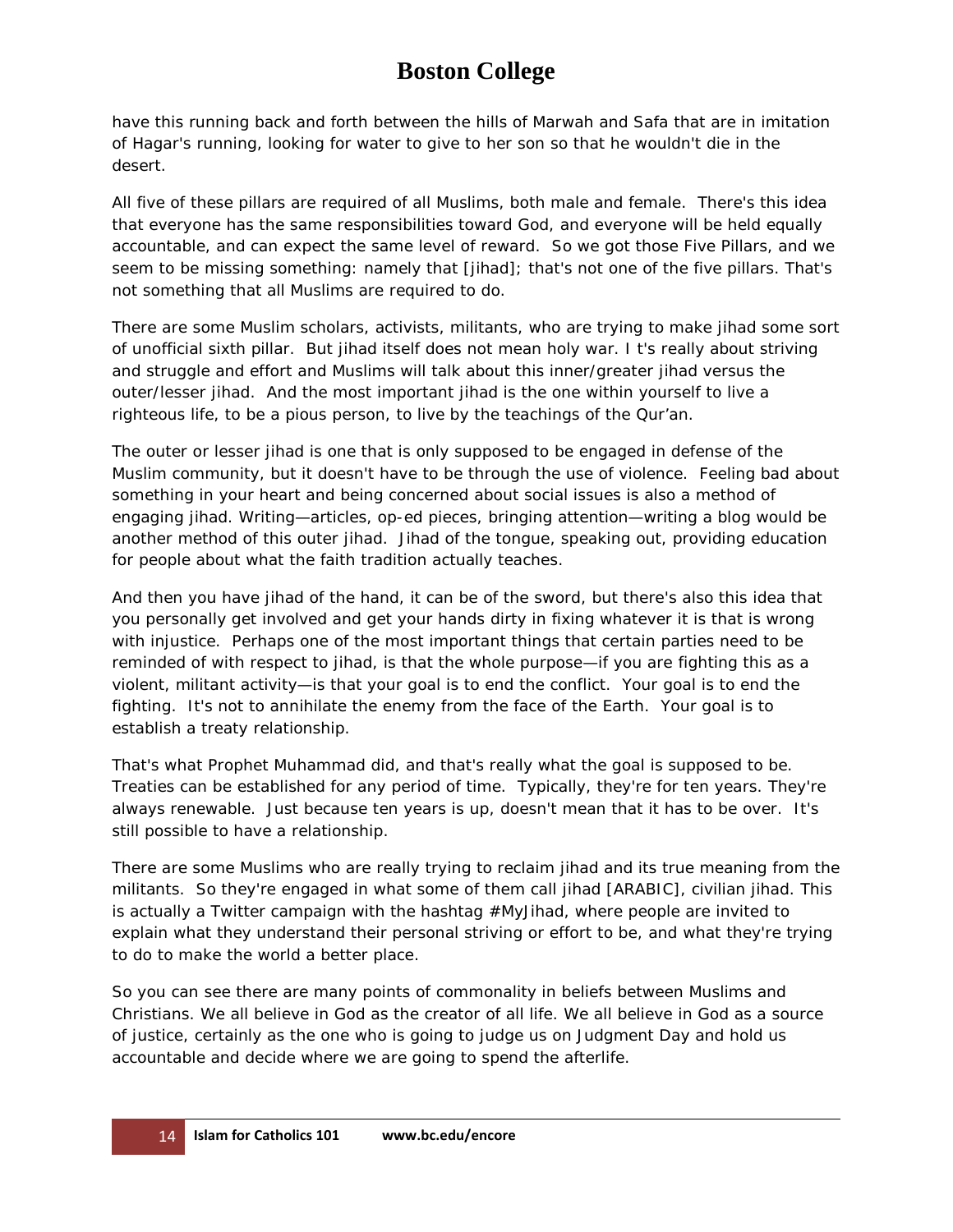All of us believe in the importance of belief in one God. Sometimes it's hard for Muslims to understand the concept of the Trinity, and I get into this debate with them all the time: "you people believe in three gods. You're polytheists." "No, we believe in one God, in three persons, three capacities, three functions, but it's one God, [ARABIC], not [ARABIC]." And so that can be a little confusing, at times.

Perhaps one of the most important beliefs that we share has to do with the creation of the first two human beings, Adam and Eve. Both faith traditions believe that God created them, placed them in the garden as caretakers, and that there was an incident with a serpent who tempted them into doing something that they should not do. And here's where the stories diverge a little bit.

In Christian tradition, God asks Adam what happened. Adam blames Eve. Eve blames the serpent. God punishes everybody. And there's this sense of collective accountability. This Original Sin that is passed down from one generation to the next, to the next, that we're all accountable for.

Muslims do not believe in the doctrine of Original Sin. Muslims believe in individual accountability. Adam and Eve were responsible for their own actions and had to take accountability for that; and each one of us is responsible for our own actions and decisions, and we will be held accountable for those. I will not be held accountable for the actions of my husband, my grandfather, great great great aunt Tillie, or whomever. My children are not responsible for what I do. I'm responsible for my own actions.

In the Qur'an, both also immediately accept responsibility for what they have done. Instead of trying to pass the buck and blame it on somebody else, they recognize immediately that they are at fault, and they ask God for forgiveness. And God offers that forgiveness to them. There's still punishment and accountability, they get kicked out of the garden, but God offers them forgiveness and tells them that he will provide them with guidance for the rest of their lives.

One other interesting point I would make with respect to Creation. [The] Book of Genesis, in chapters two and three, talks about the order of Creation. And we all know that Adam was made first and then God made some animals and did some other things. And Eve, God created second, and that has led to certain theological interpretations of women as lesser, inferior, subordinate, over time.

In the Qur'an, first, man and woman are created at the same time, from a single soul, and one is not created before the other. And this reality of being created from a single soul means that they are also—neither one is ever complete without the other. So if you ever heard people talk about that beautiful idea of the soul mate—there's this idea that in order to be whole again, you need to find that *zawj*, that spouse, that completes you.

Mary and Jesus are certainly very present in the Qur'an. It's interesting to note that they are always talked about with reference to each other. Mary is always described as the Mother of Jesus, and Jesus is always described as the Son of Mary. So they go together as a pair.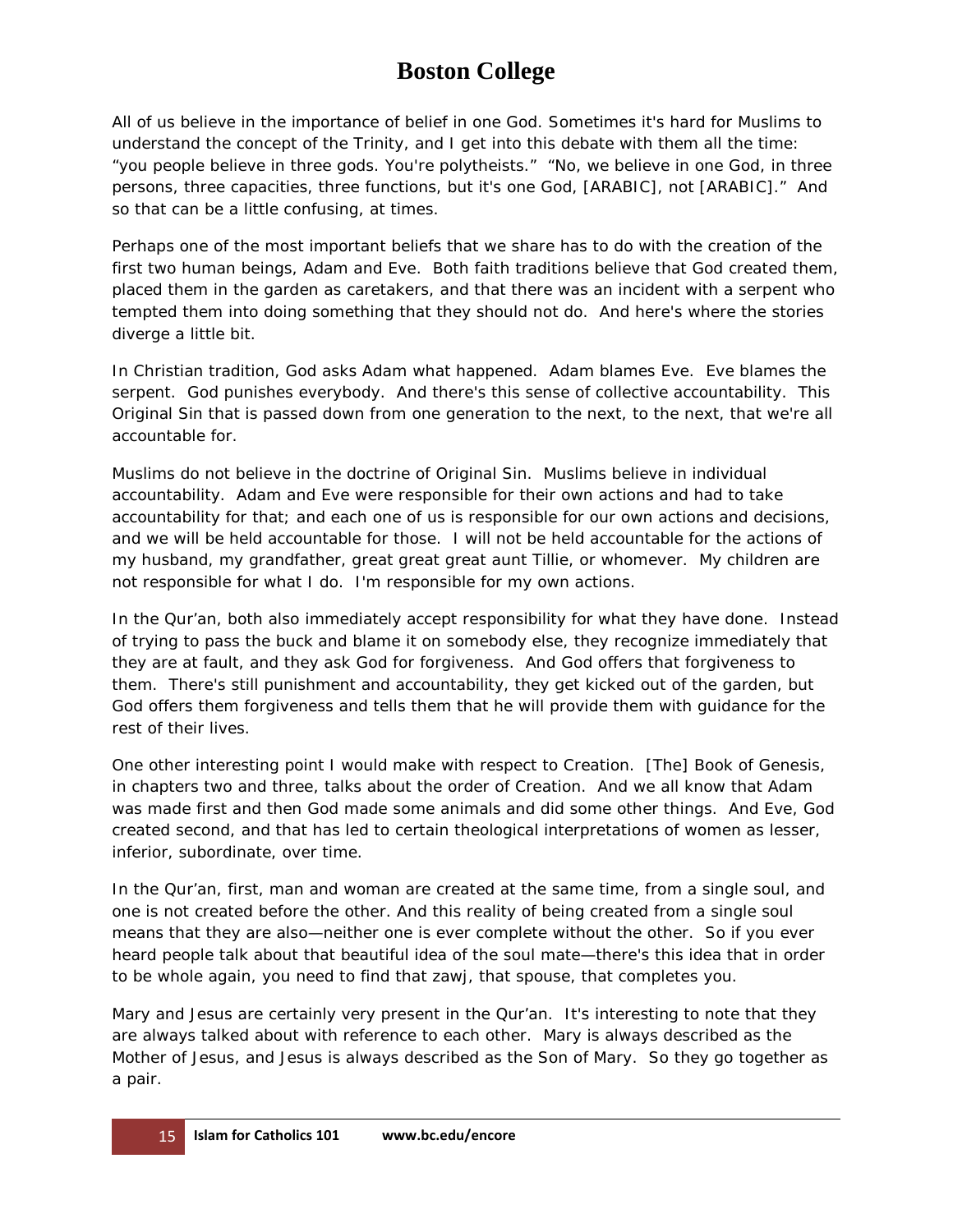The Qur'an confirms the virgin conception and birth of Jesus. There's this scene where Mary has left her family, and she's taken shelter out in a far location, and an angel appears to her. And she's worried about this angel who looks like a man, and she warns him that she's a chaste woman. She's not interested in fooling around. He needs to leave her alone.

And he tells her that he's bringing her a message from God, that she is going to have a child. And her response is very similar to that in the Bible. "Really? How's this going to happen? Because I've never known a man." "Don't worry; with God, everything is easy." God simply says, "Be," and it is. It's the same way that the God of the Old Testament creates in the first chapter of the Book of Genesis.

The terminology that is used to describe Jesus is also reminiscent of biblical language. Jesus is referred to as a Word from God and a Spirit from God, and those phrases are only used in the Qur'an to describe Jesus. It's reminiscent of the language opening the Gospel of John. In the beginning was the Word, and the Word was with God, and the Word was God. So we have this Word from God and Spirit of God confirming that this Jesus has a very special status and no earthly father.

And the Qur'anic telling of the story, which we'll take from chapter 19 of the Qur'an—Mary is actually the only woman who is named in the Qur'an. We have more information about the Virgin Mary in the Qur'an than we do in the entire New Testament. Some of this information comes from books that didn't make it into the canonical Bible, specifically the Gospel of Mary, which is used by Coptic Christians until today.

So we have, in chapter 19, this description of—Mary has accepted receiving Jesus into her, and comes to the moment of childbirth, which is an extremely vulnerable moment and an extremely painful moment. And we see this depiction of her, standing here, holding onto the trunk of a palm tree, crying out, "I put to God that I had not experienced this." She's alone. She's having this baby. It's very painful and God responds to her, "Don't worry, I'll take care of you. Look, shake the tree, there are ripe dates there, [to] provide you with food. Look there's a stream here to provide you with water."

The only thing that God asked of her that day was that she simply not speak to anyone. And so she has her baby, is cared for in this very tender relationship with God, and once the baby is born, then she goes back to her family. [Her] family, not surprisingly, is not very happy. "Where'd this baby come from? What have you been doing? Mary, daughter of Aaron, your father was not an evil man. Your mother was not unchaste. What has happened here?"

So she's not allowed to talk to anybody that day. So who speaks up to defend her? The Infant Jesus. One of his miracles in the Qur'an, is to speak as an infant, and he speaks up to defend his mother, to defend a woman who has been falsely accused of unchastity.

What do Muslims believe about Jesus? They believe that Jesus was a Word from God and a Spirit from God, but not the Son of God. This is probably one of the biggest differences between Islam and Christianity. For Muslims, the understanding of God is that God is completely separate from human beings. And so the idea of God having a son, which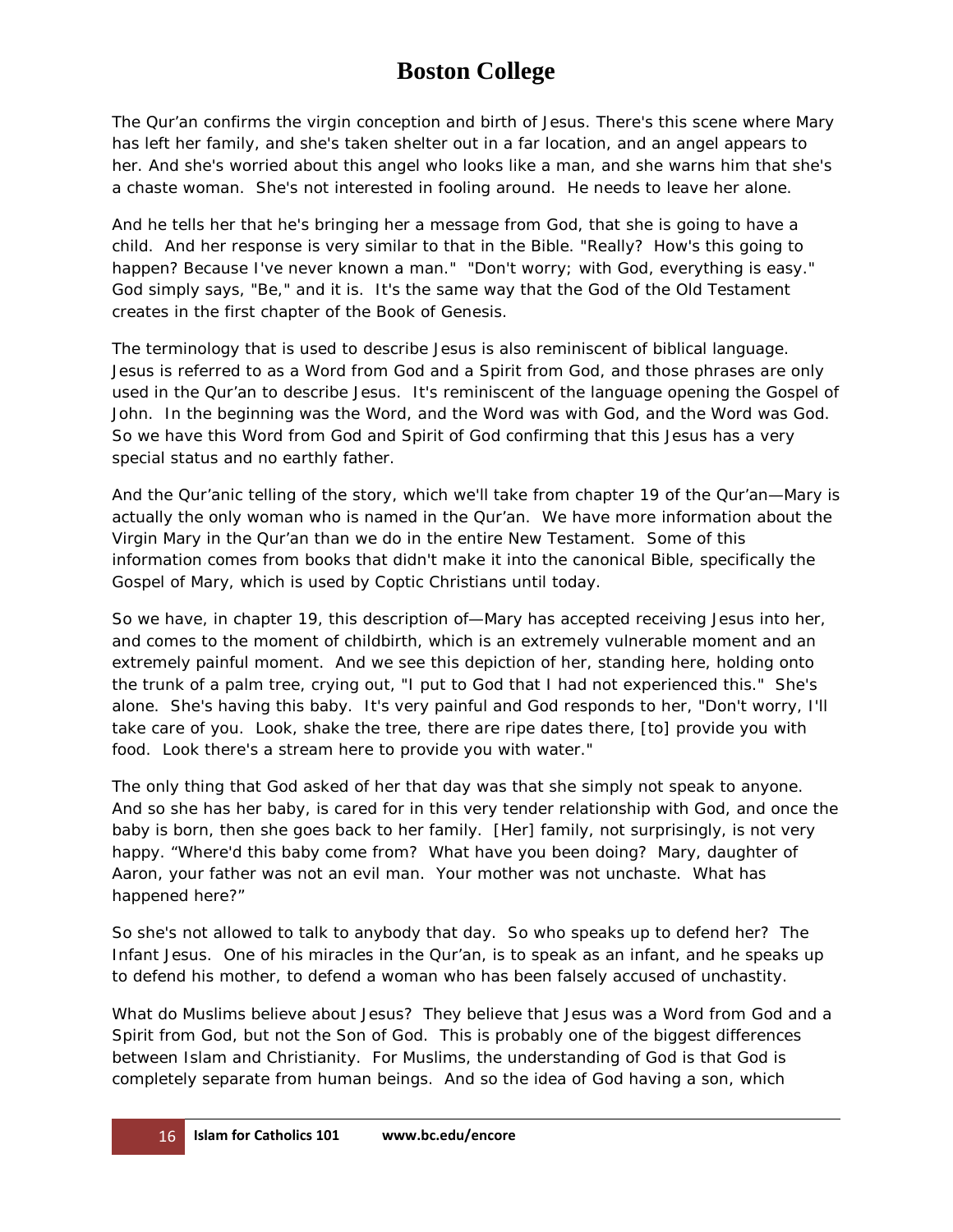always seems to be interpreted literally, that's not something that God would do, because God is not human like us.

Muslims also do not believe in the Crucifixion, Death, and Resurrection of Jesus, which was certainly pivotal to Christianity. And the reason for that goes back to that discussion of individual accountability. If we are not collectively responsible for the sins of other people, then it would not be possible for one individual to engage in one all-atoning sacrifice to save all of humanity. Each one of us ends up being responsible for our own actions. Islamic tradition teaches that when God goes to judge you in the afterlife, your good deeds will be weighed against your bad deeds. If your good deeds are heavier, you'll go to Paradise. If your bad deeds are heavier, then it's unfortunate for you, you will end up in Hell.

So what exactly do they do with the whole Crucifixion, Death, Resurrection thing, with respect to Jesus? The exegetes, those who interpret Scripture, have two different interpretations of one verse. This verse says that God raised Jesus up. Some understand that to be a reference to the Ascension: that God literally raised Jesus up into heaven, so that he did not die. Others said, well, this raising up is really more symbolic, more metaphorical.

Crucifixion was a horrible way to die. It was a painful and humiliating way to die. And it would be unthinkable for God to allow one of his precious messengers to die in such a gruesome, unacceptable way. And so the idea of God raising him up would be raising him above that kind of death. And so the explanation is typically that it wasn't Jesus who died. It was somebody else who looked like him. But that Jesus himself was not crucified.

Where might this leave us with respect to interfaith dialogue and relations? Because I realize I'm running out of time. I have so much to say, and never enough time to say it all. I think that one of the things Muslims and Christians really need to think seriously about is, what kind of dialogue or relationship are we looking for? Are we looking for one in which we can cooperate? Or are we looking for one in which we simply argue about whose religion is better than whose, and the kinds of conflict that that can lead to?

I'd like to suggest that there are two major avenues that dialogue is taking today. One of them is what I would call a dialogue of information and perspectives. Certainly, with respect to Islam, there is a lot of misinformation out there in the media. I was shocked on one of my first trips to Saudi Arabia to discover that there's just as much misinformation out there about Christianity.

One of my first meetings with three very, very conservative religious scholars—I was fully veiled, my husband was with me, so I'd done everything protocol-wise that I was supposed to do—but they were sitting back against the wall, in absolute terrors. What have I done or what am I not doing that I need to do to help these folks relax?

And they said, "Well, it's just we've never met a cannibal before." I said, "Excuse me? Did I use the wrong word?" I thought I said Christian. "No, no, no. We understand, but don't you people eat your God every Sunday?" Well, okay, we don't really quite think of it in those terms, but there was a real fear factor for them, that I just had never thought about it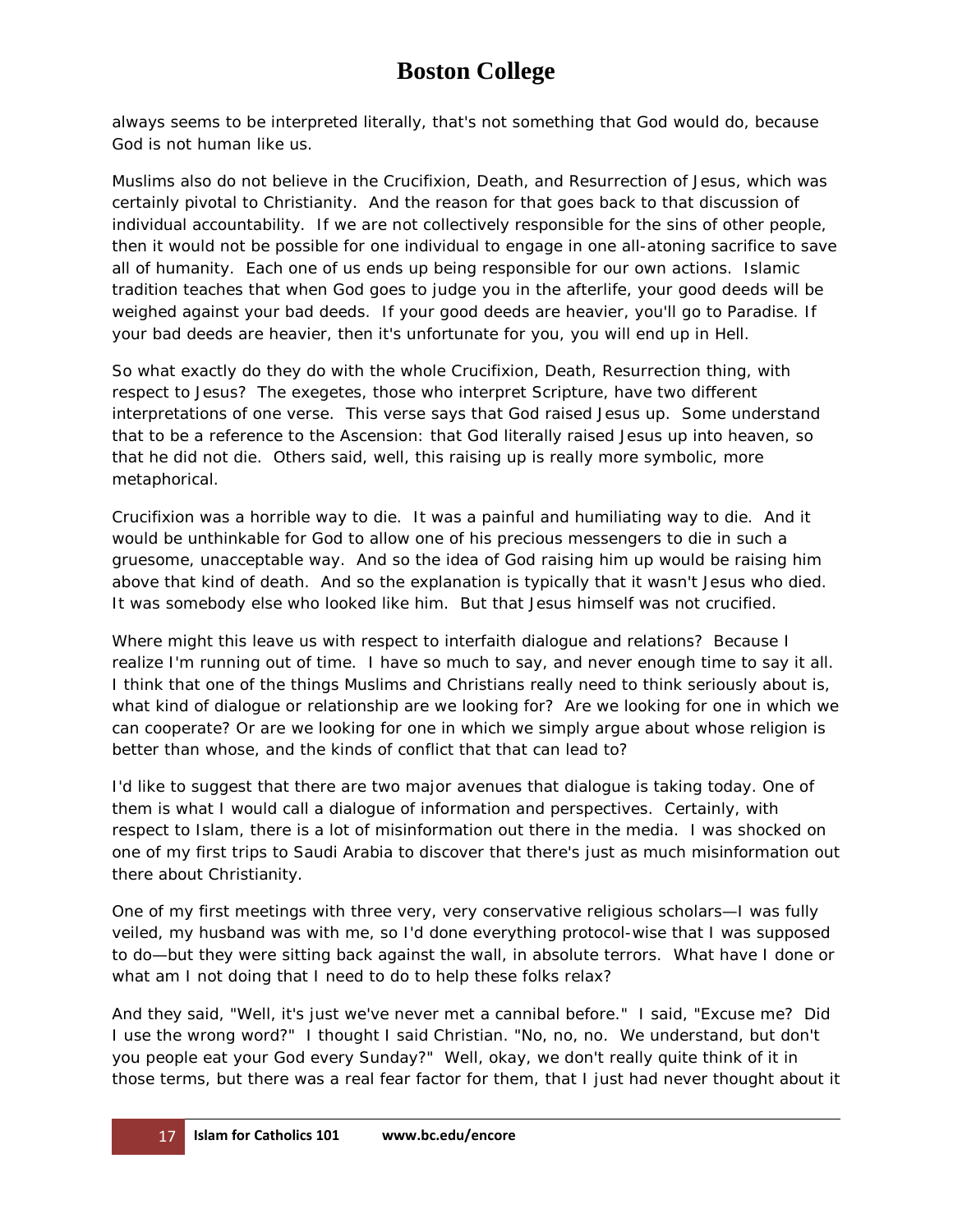that way before. So hearing these differences of perspectives and making sure that there's accurate information and understandings out there can be helpful.

Dialogue can also help us to avoid the kind of reductionism into 30-second sound bites that the media likes. And it's one thing to read a book or hear somebody on TV talking about a faith tradition. It's entirely different when you have the opportunity to meet a person yourself, and hear them talk directly about their own experiences of the divine and what their faith tradition means to them.

And so I'm very proud that Boston College is part of this kind of dialogue. Many thanks to the chair of our Theology Department, Catherine Cornille, for working very hard to ensure that this kind of dialogue continues. Now, we have the School of Theology and Ministry also working, hopefully, to help us with this kind of information.

Some people feel that dialogue in and of itself doesn't go quite far enough. They would like for dialogue to have a more practical focus. It's nice for us to get together and talk about doctrine and talk about what we believe, but what are we going to do with it? And so this kind of dialogue is really much more directed toward, how do we engage together in dealing with social injustice? In dealing with community level issues? How do we take this first stage of dialogue and build on it so that we're actually building relationships with each other that fulfill needs for all of us.

Will you all bear with me for one song at the end? It kind of wraps it all up, with respect to what Muslims believe. This is a young man named Sami Yusuf. A piece that he wrote to express some of the names of God and what they mean to Muslims around the world.

[MUSIC PLAYING]

[MUSIC - SAMI YUSUF, "ASMA ALLAH"]

[NON-ENGLISH SPEECH]

[MUSIC PLAYING]

Thank you.

[APPLAUSE]

**Ms. Donovan:** Thank you very much, Professor. She has agreed to take some questions in our remaining time.

**Participant:** Can you just say something briefly about the Sunna? You mentioned the Sunna as part of a company's revelation as an important factor, along with the Hadith.

**Dr. DeLong-Bas:** Okay, so the Sunna is actually recorded in the Hadith, and the Sunna refers to the prophet's example. And that can refer to any number of things. It can refer to how he interacted with his family members. We know how he brushed his teeth. We know how he issued legal rulings. We know how he engaged in warfare and some of the kinds of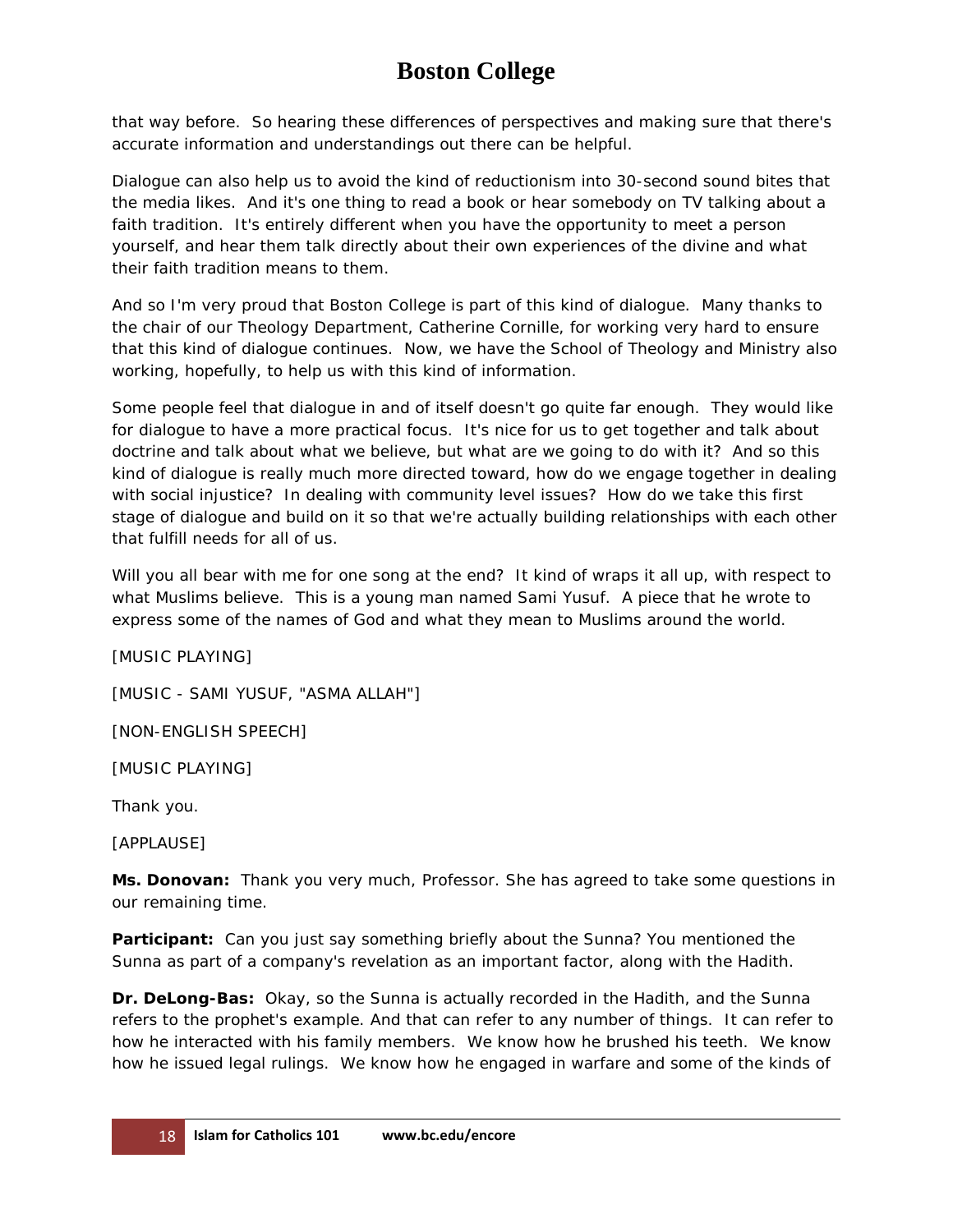rules that went with that. So the prophet's example covers, this sunna covers a wide variety of territory.

Part of the question for contemporary Muslims is how do you best follow that? Do we look for the kinds of values that he embodied? So for example, one big debate with respect to women's rights has to do with domestic violence. And the prophet never hit any of his wives and actively discouraged his companions from doing so. So he's looked at as a very positive example of a husband.

Must one follow literally exactly everything he did in order to go to heaven? If you don't brush your teeth exactly the same way that he did, does that mean that God's going to say, "Sorry, you don't quite meet the mark." It really depends on who is interpreting.

Some of the most tedious, we'll say theological literature I have read has been from Saudi scholars ruling on exactly those kinds of issues, and oftentimes the questions are very minute. Like with respect to prayer, is it permissible to move your index finger in a particular way? And they'll look back to the prophetic example and go through the hadith to find those. I think the broader tendency today is to really try to recapture values and reinterpret those in ways that make sense for the contemporary era.

We have lots of questions. Somebody want to grab a microphone, or pass it around.

**Participant:** Yes Professor, two things briefly strike me. One, if I understood you correctly, you were speaking about in Muslim, the creation of humanity, you focus, mentioned the complementarity of man and woman. It would seem, if I'm not mistaken, it would seem that's not absent in Genesis, either; Genesis 2. As you should know, probably know, two Creation accounts, first two chapters of Genesis and wherever in Genesis 2 speaks of, you know, when the man is made and then all of Creation is paraded before him, and none proved to be a suitable partner for the man. And then coming to woman, this one is bone to my bones and flesh of my flesh. It would seem that particular text of Genesis would point to male-female complementarity.

**Dr. DeLong-Bas:** I would agree with that point. And what I do mention to my students in that particular account is that the idea that God took this rib out of the man to make woman from that, means that the man always has a piece that's missing from him, and that he can't be complete again until he finds that partner and is put back together.

And with respect to the two stories of Creation in the book of Genesis, the discussion in the first chapter of Genesis, I would say, is actually a closer parallel to the Qur'anic telling, because it doesn't talk about God making man first and then other things happening. But it really talks about God creating them both it seems, at the same time: that "male and female, he created them." And there are three different ways in which it is stated that would tend to make that point.

**Participant:** Okay, and then, if I may, Professor, you mentioned, if I understood you correctly, you spoke of the goal of jihad as a reconciliation, communion with others, okay.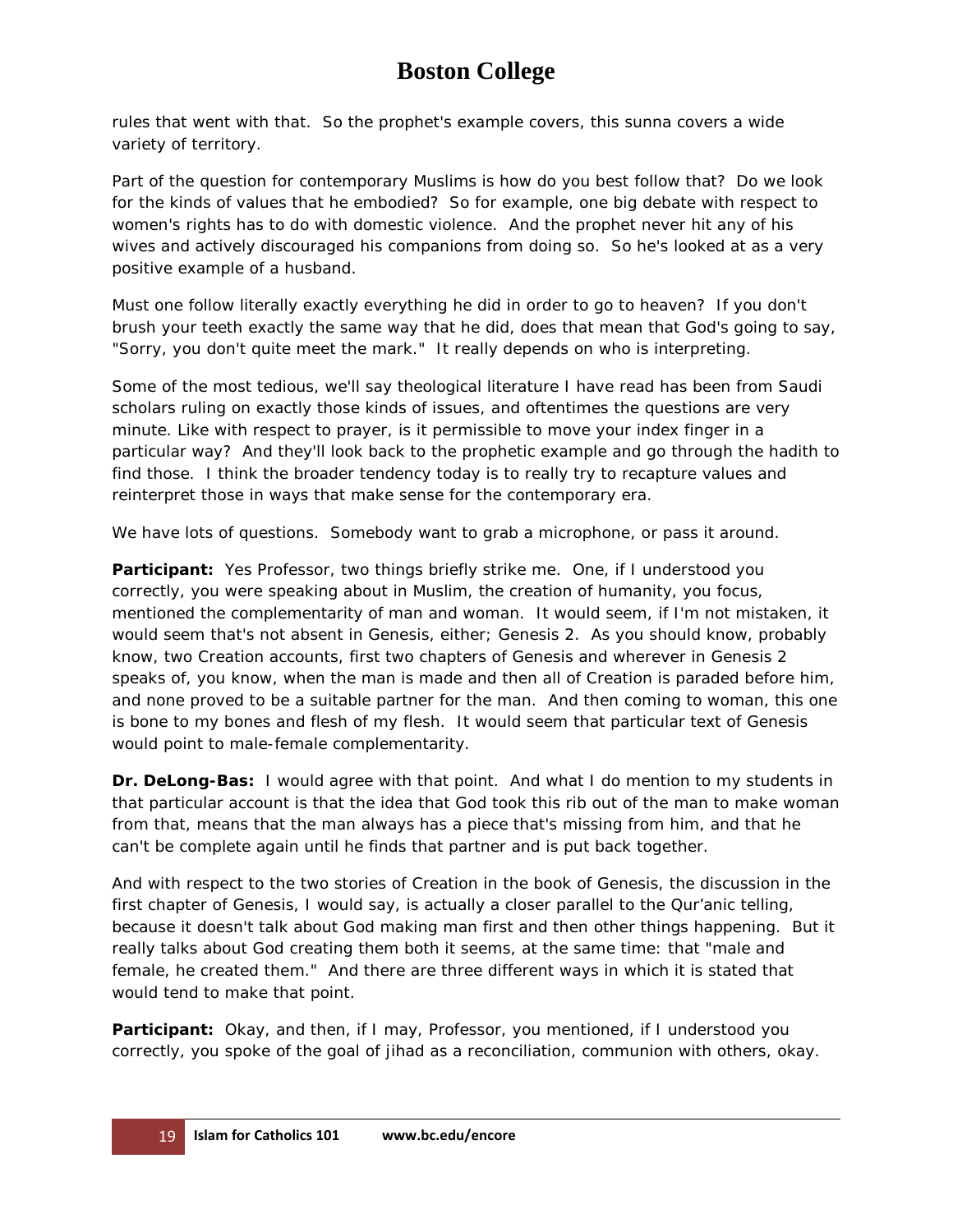Is that at odds at all with the Muslim focus on individual accountability, rather than collective accountability that you spoke of? Do you see what I'm saying?

**Dr. DeLong-Bas:** Not quite. Reference to jihad, the inner jihad would be an individual struggle to live a righteous life. So at that level, I can see where the individual accountability would come into play. Is that what you were asking me?

Participant: No, when you, at least, maybe I understood you incorrectly. Once again, I don't know how to use other words on this point. The goal of jihad is to, it's not so much warfare or annihilation, you spoke of reconciliation, communion. My understanding of what you were trying to say, given that, is that at odds with the Muslim tenant of individual accountability, at all?

**Dr. DeLong-Bas:** I may be coming at the question in a different way. If you are, as a community, engaged in a jihad that's intended to defend the community, then you would have the expectation at the communal level, that what you're trying to do is to reconcile relationships between two communities. You would not necessarily have a jihad as violent or militant action, undertaken by an individual against another individual. It's supposed to be declared by a legitimate leader who is the head of a state, so that takes on a political dimension to it.

Maybe one way of approaching the individual accountability question would be with respect to whether participating in that jihad is understood to be a collective responsibility or an individual responsibility. And that is something that is talked about a lot in the literature, historically. That emphasis has been on jihad as a [ARABIC], which is a community activity only to be undertaken by the community.

What contemporary extremists have done—and this began with Abdullah Azzam in 1984, who was sort of a mentor to Osama bin Laden—was to say that, in fact, this is not a collective responsibility. This is something you have to undertake as an individual. When jihad is undertaken as a collective responsibility, there are certain parameters to that. One of which, for young people, is that they have to have the permission of their parents in order to go, because the individual may have other responsibilities at home. And I have spoken with the Saudi government about this, and they have actually had parents get on TV to tell their kids who've gone off and joined the jihad, that in fact you don't have my permission and you need to come back home.

So this idea of introducing it as sort of this individual responsibility, that the individual has to make a personal decision to go and join the jihad, is something that really does not have a strong basis in the historical literature.

**Participant:** Thank you.

**Dr. DeLong-Bas:** You're welcome.

**Participant:** Hello.

**Dr. DeLong-Bas:** Hi.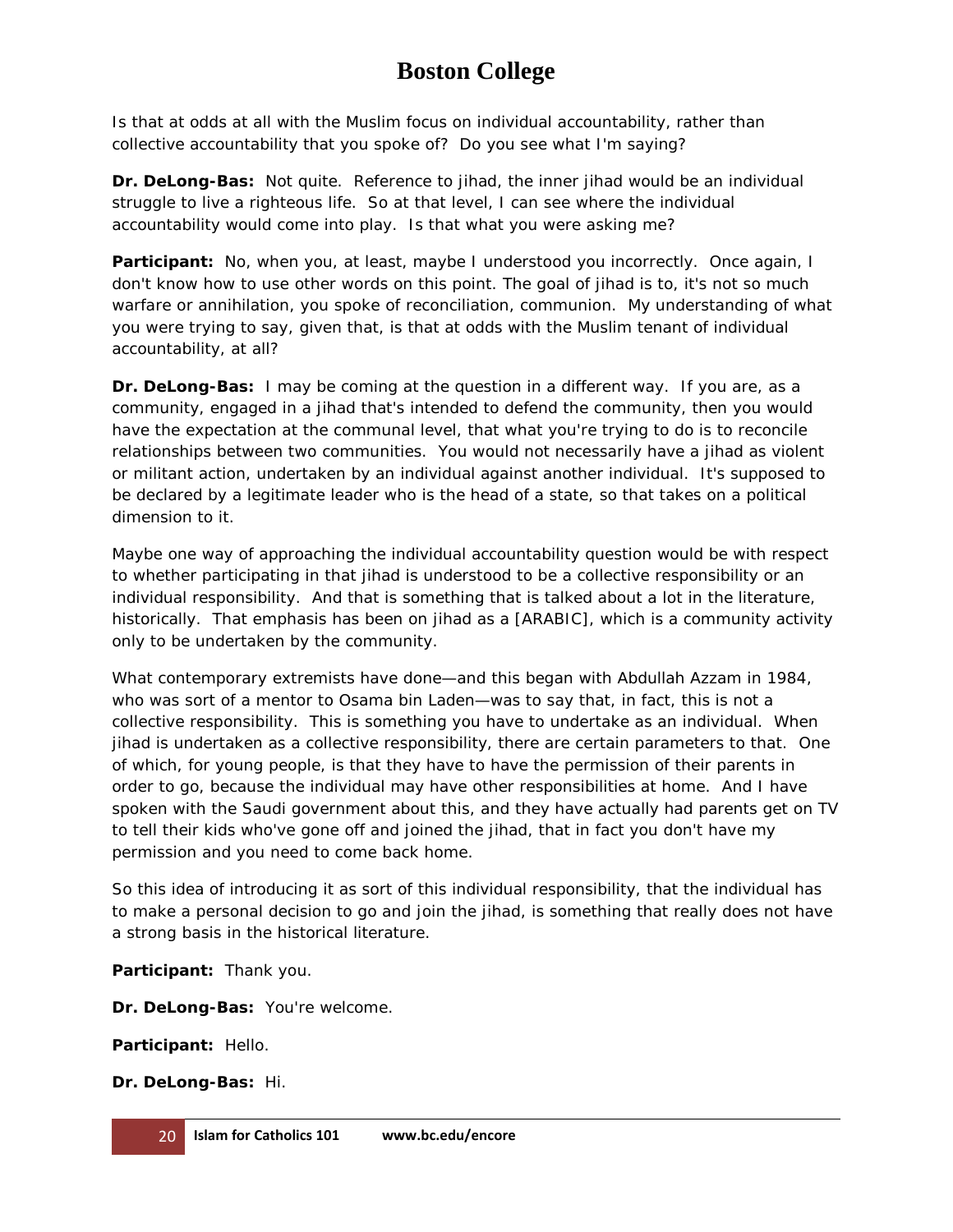**Participant:** I had a question. In this presentation you have a slight focus on war and peace and jihad. How did the jihad, was the Islamic conquest way, way back when, considered jihad? And how does it influence it that there were Arab Christians within the Muslim forces? And how does that play a part of the fighting for a goal that it might not be a goal between all of the soldiers?

**Dr. DeLong-Bas:** Okay. I think I understood the question. We're going back to the Muslim conquest of the seventh and eighth century, when we saw the Islamic empire spread from this very small area, territory in Arabia, out across North Africa into Europe and throughout the Middle East. One of the things that, contextually it's important to note, is that there were two surrounding empires, both of which had been fighting each other for long periods of time and were on the verge of collapse themselves. You had the Sassanids in what's today Iran, and certainly the Byzantine Empire, which represented Eastern Christianity.

We oftentimes hear that, oh, this was a jihad by the sword and Islam was a religion that was spread very forcibly. And everybody in the territories that they conquered had to convert to Islam. That in fact is not true. There were actually many different groups of Christians who welcomed the Muslim conquerors, because they had been persecuted as Christian minorities by the Byzantines. And so they were welcomed at some level. Many of these conquests really have to be understood at more of a political level than necessarily a religious one.

There were some people who did choose to convert. There were others who chose not to. There were benefits of doing both. If you were non-Muslim, so if you were Jewish or Christian, you could opt to pay a tax, it was called the *jizya*, that would excuse you from participating in military activity. But you were essentially paying for your security in the process.

A lot of those nuances seemed to be lost on certain groups and movements today. I would argue that some of them actually, one, need better grounding in their own doctrine, and two, need better grounding in their own history. I haven't taken on the history as much as I have doctrinal issues, trying to point out this is what the classical tradition says, this is what it said historically, where people are coming from is really outside of anything that's ever been done.

And that carries a certain weight because *bid'ah*, or innovation, is something that people who are more literal in their interpretation would understand to be absolutely forbidden. So if you accuse them of doing something really innovative, it puts them on the defensive. Just dealing with doctrine is not going to be enough to take the teeth out of ISIS, obviously, but there is a sense and a level at which the doctrinal issues do need to be addressed, not just with ISIS, but also for global populations, and trying to understand why this is such an anomaly, rather than an accurate historical trajectory that's been seen before.

**Participant:** Thank you for the wonderful presentation.

**Dr. DeLong-Bas:** Thank you.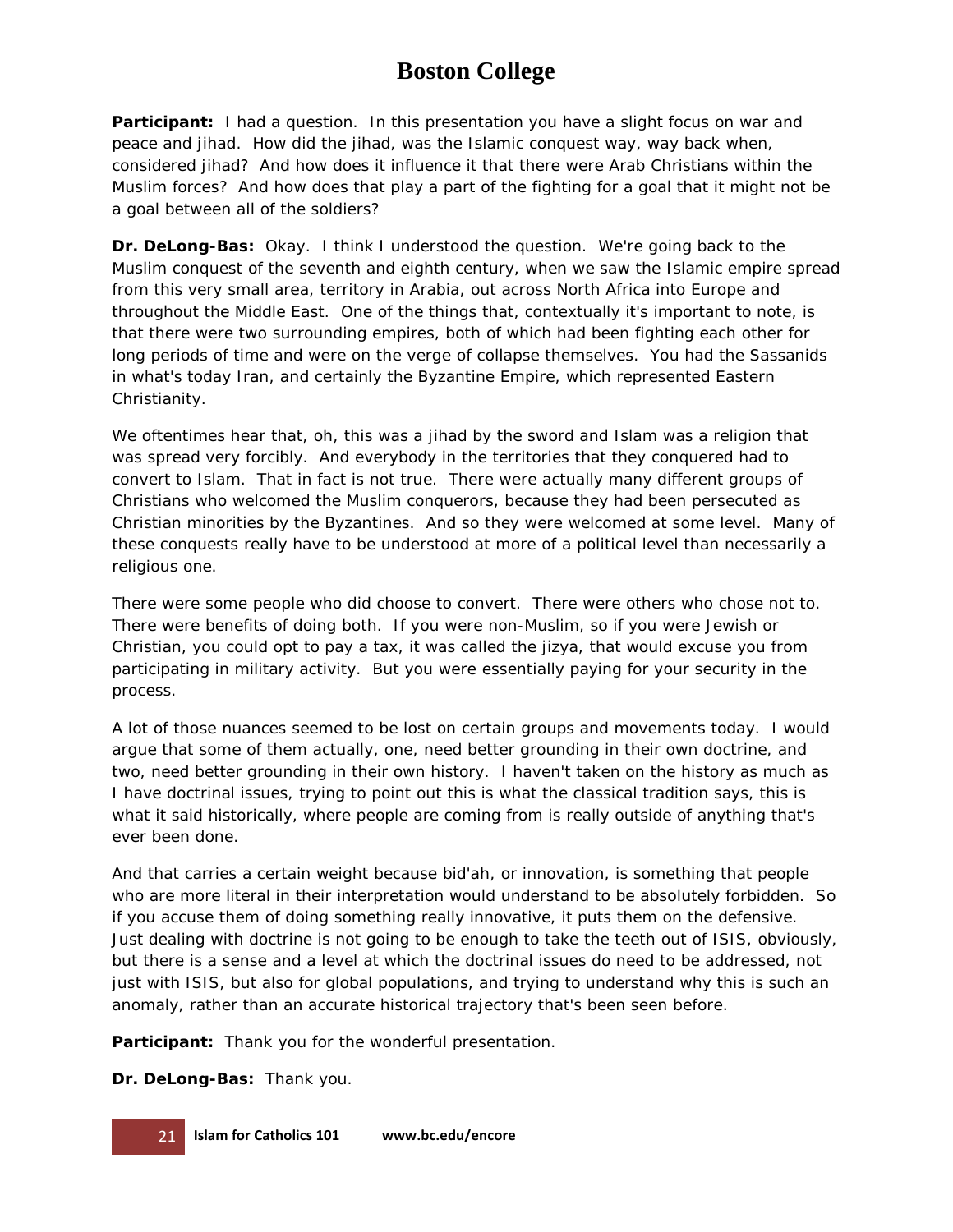**Participant:** My question is, would you consider it a myth, the oppression of the Muslim woman?

**Dr. DeLong-Bas:** That was, unfortunately, a part I didn't get to but I'm really glad that you asked it, because there are certain images and stereotypes that we have. My greatest level of activity with respect to women's rights has been with respect to family law. Looking at issues related to marriage, divorce, child custody, and inheritance, and whether rape is actually being treated as the crime that it is; and it's very clearly established as a crime in Islamic law.

Unfortunately, what we have sometimes are a mix of religion and culture and so there are certain cultural attitudes and practices that have been permitted to override Islamic law in certain places. So to give you one example, both men and women are supposed to have the right to initiate divorce. Men don't have to have a reason for it. Women's reasons have tended to be more limited, historically, and because of that, there are some judges who simply won't pay attention to a woman's request for divorce.

And you have these petitions, in Egypt, for example, there was a case of a woman who had been asking for 40 years to be divorced from an abusive husband. And it simply took that long to find a judge who was willing to accept that as grounds for divorce. So there are times when in practice it's not faithful to the way that it's supposed to be set up.

Another example would have to do with marriage that the husband is supposed to pay a dower, not a dowry. This is a dower that's supposed to go to the woman as her nest egg in the event of divorce or becoming a widow that she's got some kind of financial means to fall back on. And that's important, because there is no concept of joint property in Islamic law. So when you have a couple that's married, the husband has what's his and the wife has what's hers. So even if they're married for 30 years and own a house together, the house would only be under one name, and it's usually the husband's. So the purpose of establishing the dower was to provide financial justice for the woman in the event that the marriage ended.

It's become popular practice in some places for the woman to offer it as a gift to her father, essentially turning it into a dowry, rather than keeping it for the purpose for which it was intended. So there are definitely instances in which we could say that oppression exists and that certain rights are being violated.

One other question that often comes up has to do with veiling issues. There are some countries that do require women to veil: Afghanistan, Iran, Saudi Arabia, most of the Gulf countries. If you happen to be from there, you have to veil. If you're visiting, it's kind of optional, but you may be taking a risk in some places if you don't. I don't look very Saudi. I veil when I'm there. And it's really more for my protection, and so that I can meet with conservative scholars who wouldn't be comfortable talking to me otherwise.

But in other contexts, where veiling is not something that's mandated by law, there are a variety of reasons as to why a woman might choose to wear a veil. It's not always because her husband is making her do it or her brother or her father. There are many women who